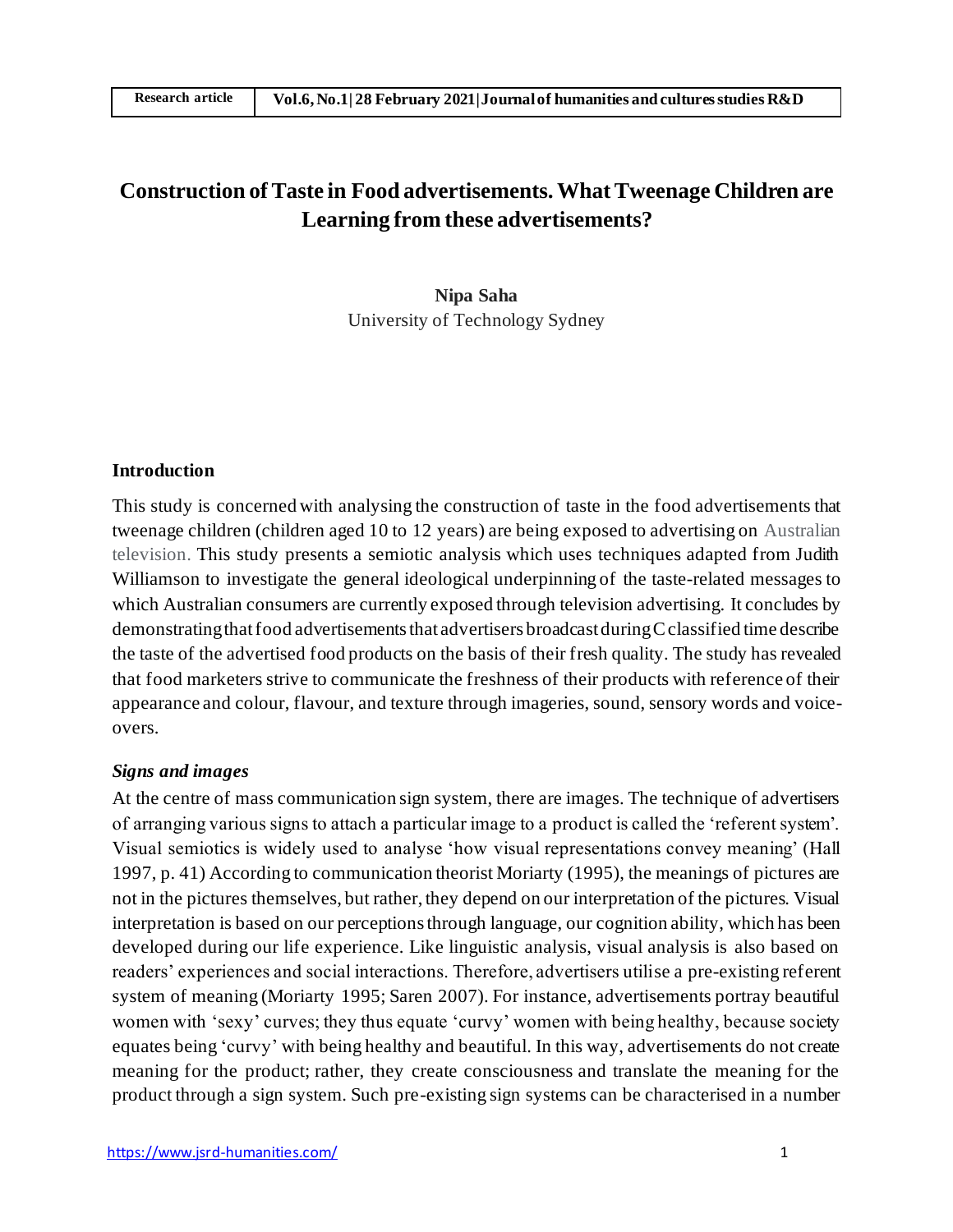of ways. They have been called 'codes' by Hall (2001), 'referent systems' by Williamson (1978) and 'mythologies' by Barthes (1972). All of these concepts refer to the linked set of signs that are involved in the process of constructing meaning in advertising. Each of these terms means something rather different, and each has somewhat different methodological implications (Gillian 2001; Rose 2011, p. 88).

This study relies on the semiotic approach used by Judith Williamson to make explicit the ideologies underlying Australian food product commercials to show how advertisers are constructing the tweenage market through advertising messages to children (Althusser 2006; Barthes 1972). The reason is this: advertisements become a medium for ideology by reinforcing ideas, beliefs and opinions that reflect the society within a culture. The ideology is generated by the signs contained in the advertisement and its message, and advertisers make use of signs to convey advertising messages (Bezuidenhout 1998; Chandler 2000). Sign systems help people to reinforce notions of the way that things are. Consequently, semiotic analysis always involves ideological analysis. Ideology produces meaning through the use of signs, which are contained in the advertisement and its message (Chandler 2000). Therefore, in order to gain a deep insight of the role that advertising plays in the construction of the tweenage market, it is necessary to identify how advertising organises and constructs reality, how ideology and meanings are produced within advertising discourse, and why images are the way they are (Hodge & Kress 1993, p. 212).

According to Judith Williamson, when interpreting the ideological work of an advertisement, it is important to understand how advertisers establish a correlation between signifier and signified through narrative, shots, editing and so on; that is, how viewers take meaning from the product. Questions to be asked include: What kind of meaning does the advertising message have outside of the advertisement; what is the significance of that message; and what quality does the advertisement transfer to the product? In this study, emphasis has been given to the visual rather than verbal codes, because visual codes hold a greater impact on children (Hodge 1989).

#### *Reading advertisements*

To examine the techniques that advertisers use to market products to tweens on free -to-air television in Sydney, it is important to read and analyse the visual and verbal content of the advertisement. Analysing media texts, such as advertisements constitutes an important area of visual semiotics. Therefore, this study will use semiotics as its primary research method to examine the techniques that advertisers use to market products to tweens, on free -to-air television in Sydney.

To identify different kinds of appeals, and to understand how advertising works on the basis of dominant ideologies, this study relies on semiotics to read and analyse advertising – content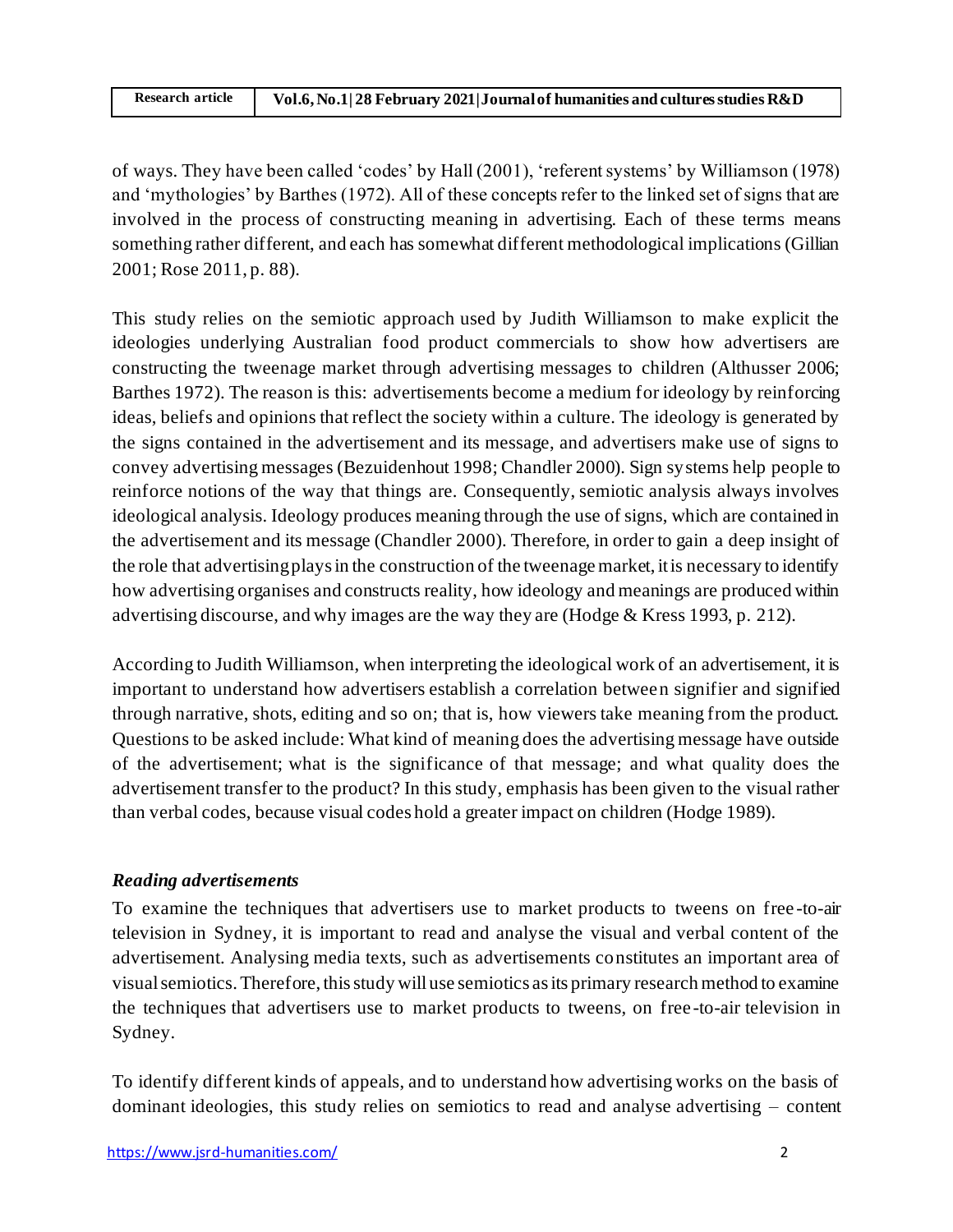analysis cannot address the broader issues in analysing visual images, as it assumes that different viewers see the same image in the same way (Rose 2011, p. 85-6). Semiotics is an appropriate tool for an examination and critical analysis of advertising (Dyer 2003; Jhally 1990; Williamson 1978). Semiotics allows for the 'decoding [of] advertising text'; this technique lets researchers make classifications of advertising signs and sign systems in relation to their method of transmission (Berger 1989).

Leiss, Kline and Jhally (1990, p. 214) argue that one of the main strengths of semiotic analysis is that researchers can examine cultural code and thus can understand how people in different societies signal to each other, through their facial expressions, body language and dress codes that exist within their cultural system (Leiss, Kline & Jhally 1990).) Semiotics helps researchers to understand how sign systems operate in communities – to understand the concepts that are 'obvious', 'natural', universal and permanent – through the sign system. This method helps to make researchers realise that they are always dealing with signs in order to represent the world, and that sign systems are involved in the construction of meaning (Chandler 2000).

#### **Data collection**

I have recorded children's commercials used in the current study from five television networks (Channel 7, Channel 9, Channel 10, Gem TV and Go), from November to December 2013, during C-classified programs (4pm–8:30pm, Monday–Friday) for children less than 14 years of age (ACMA 2013a). A total of 112.5 hours of children's television programming was recorded. The reason for collecting data from only these free TV channels was because they are the most popularly watched channels, which target diverse audience groups around the nation. In particular, the Seven, Nine and Ten channels dominate the free-to-air television advertising market (SA 2009). Therefore, these channels were used as primary data sources for gathering the advertising sample; programs were viewed heavily by the 2-to 14-year-old age category (SA 2013). Data were collected during Monday to Friday because tweens are more likely to watch children's programming on weekday afternoons (ACMA 2015). Data collection took place during week normal weekdays from 18 November to 20 December 2013, to avoid dates when advertising data might get influenced by holidays or special events (Brindal, Corsini & Hendrie 2011). After looking at thousands of advertisements, the decision of which to include in the preliminary sorting was based on their use of the word 'food'. All duplicate advertisements were eliminated. In total, excluding duplicates, music album advertisements and network promotional messages, the final sample size was 427 unduplicated commercial executions.

# **Descriptions of the advertisements**

# **1.1 Advertisement: Kellogg's Crunchy Nut**

The 30-second Kellogg's Crunchy Nut advertisement opens with a medium–long shot, featuring two terrified male chefs who are on the run from a terrifying and hungry dinosaur in an industrial kitchen. Finding no one, the dinosaur is about to leave the kitchen. The first chef whispers to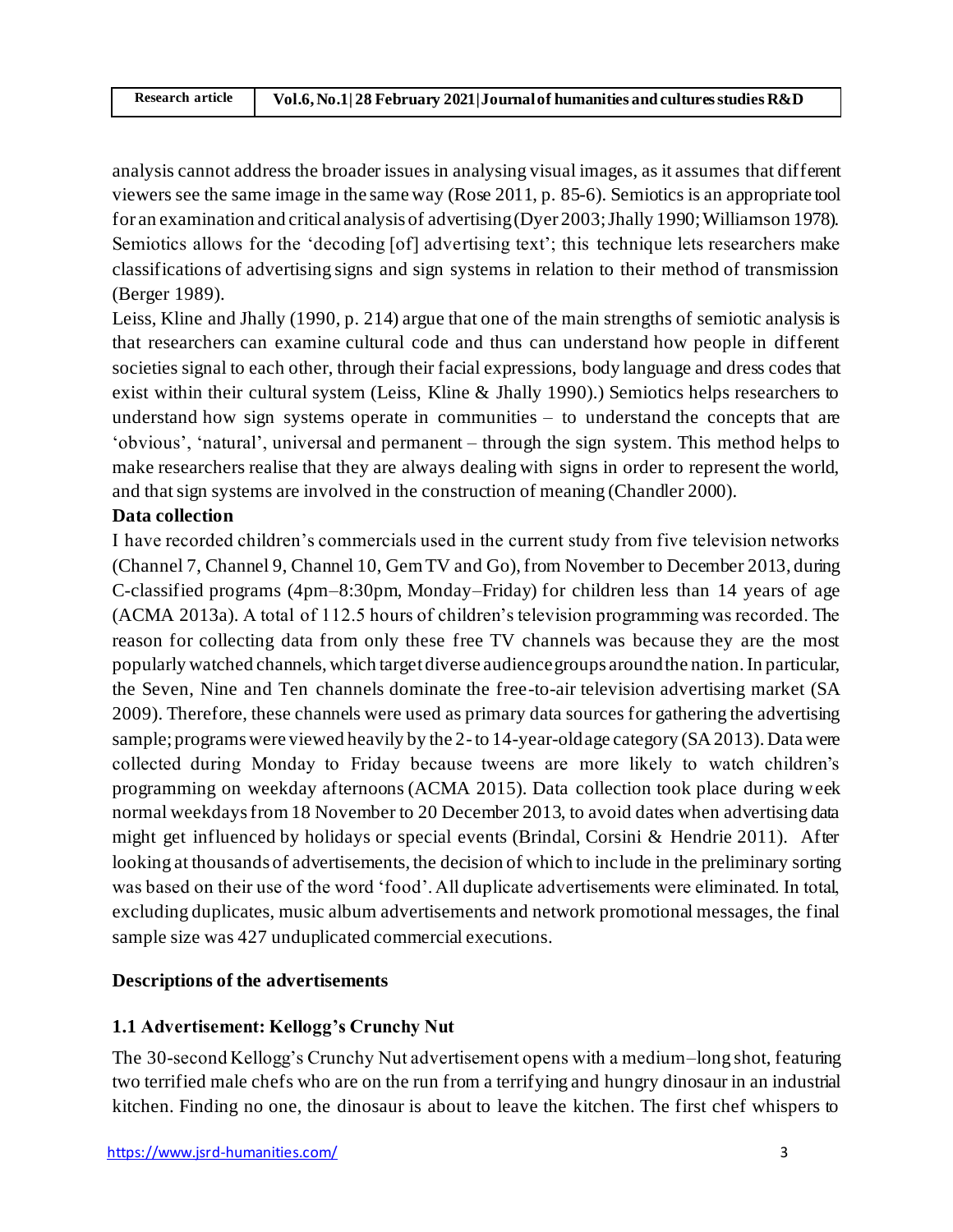Research article

Research

another '*What have you done, don*'*t make a sound.*' Then other chef nods his head but, as he is eating Kellogg's Crunchy Nut, a '*crunch*' noise of the tasty cereal reveals their hiding place. Hearing the crunchy noise the dinosaur returns and the first man looks at the second man with surprise. Then the second man, looking at his friend, says, '*Sorry, they* are *nutty.*' The advertisement closes by a feature of the packet of Kellogg's Crunchy Nut, accompanied by a male voiceover that says the campaign slogan '*The trouble is they taste too good.*' In the final shot, the caption on the screen is supplemented by a female image and voice. The text reads: '*The trouble is they taste too good.*'

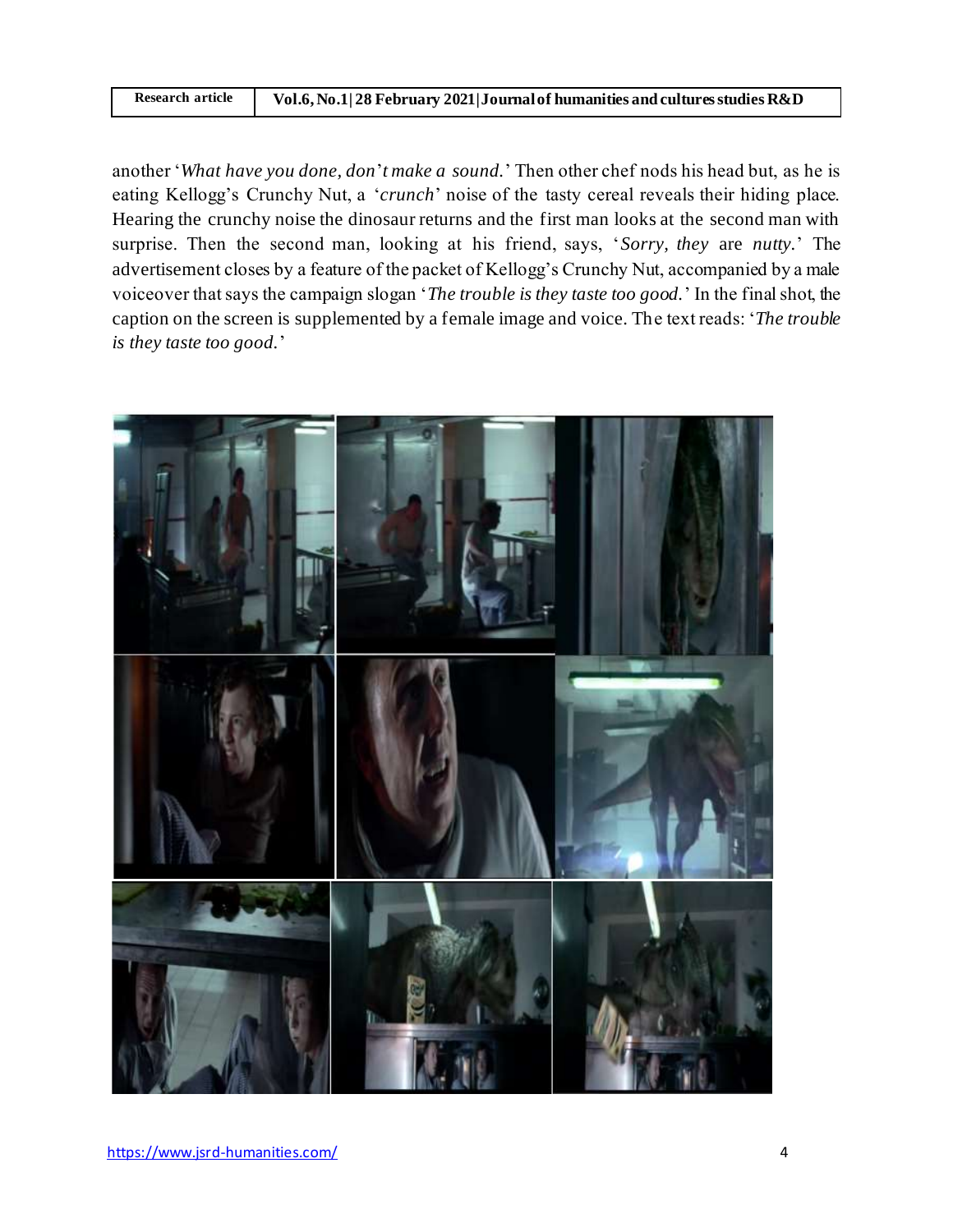

**Research article Vol.6, No.1| 28 February 2021| Journal of humanities and cultures studies R&D**

*Figure 1. Kellogg's Crunchy Nut*

#### **1.2 Advertisement: Hungry Jack's Chicken Crunch**

The 15-second advertisement opens with a close-up shot of a Hungry Jack's takeaway bag in a car. Then it continues featuring a group of friends in a car at the beach. When reverse parallel parking, the driver of the vehicle hears a loud '*crunch*' noise and stops.

Research

Research article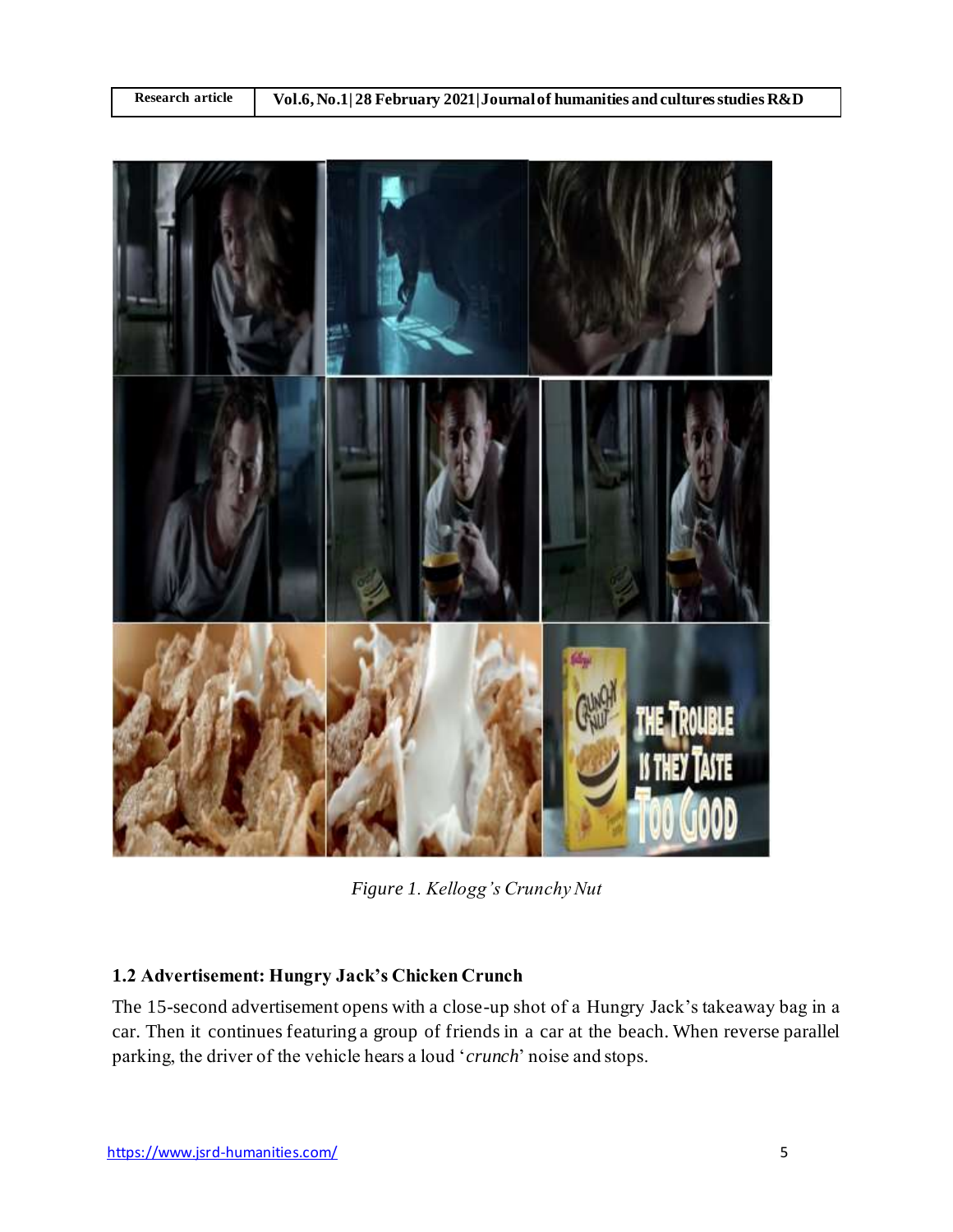

*Figure 2. Hungry Jack's Chicken Crunch*

Then he discovers that the loud '*crunch*' noise is not something he has run over but actually emanating from the female passenger – she is biting into a Hungry Jack's Chicken Crunch burger.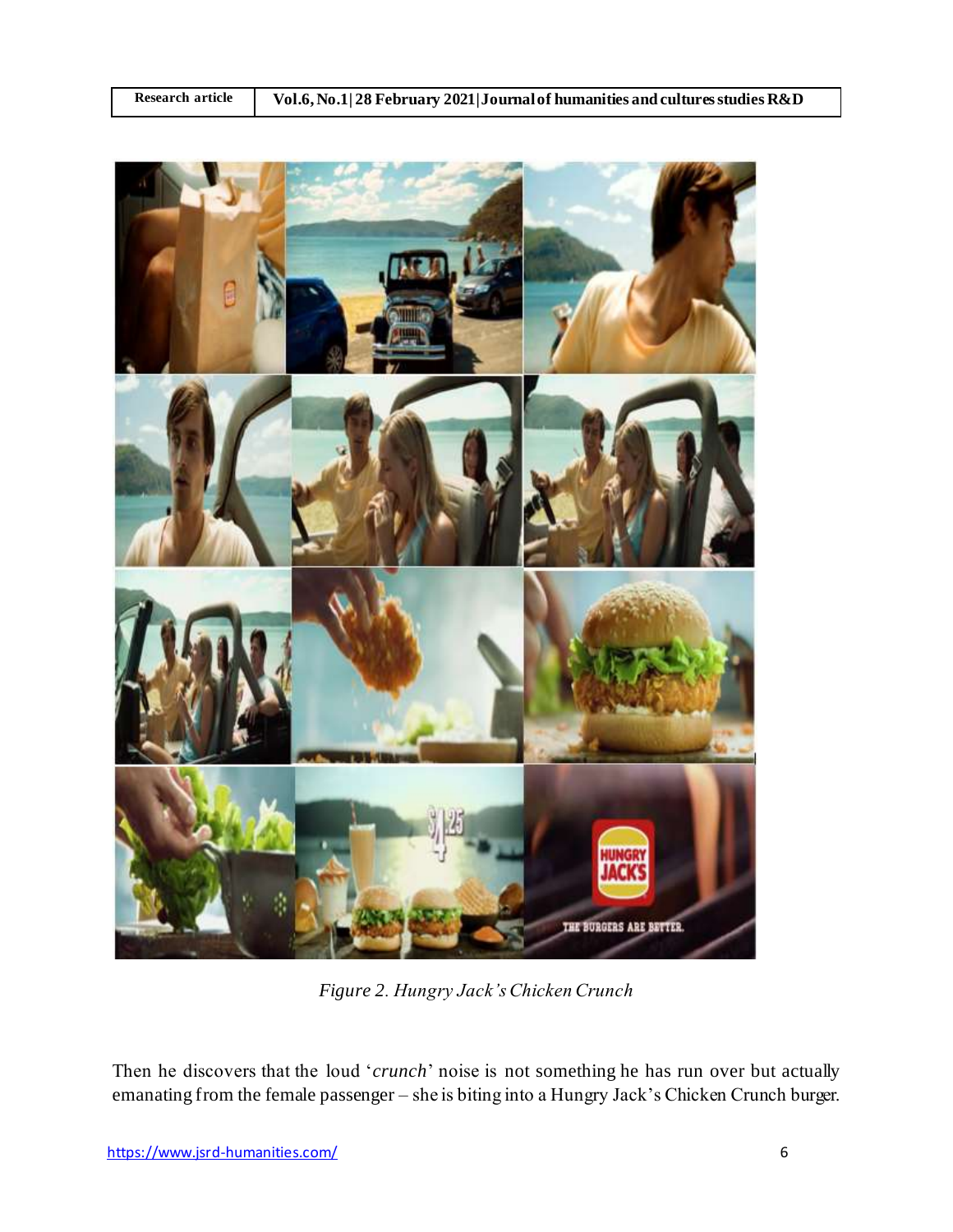Seeing this, all characters start laughing at this humorous situation. The next few shots feature Hungry Jack's Chicken Crunch burger and its ingredients such as chicken breast, crispy coating and lettuce. These shots are accompanied by high-tempo background music and a male voiceover, saying '*Hungry Jack*'*s new Chicken Crunch. It*'*s surprisingly crunchy; with a juicy chicken breast in a crispy coating. For just \$4.24, they're just made for summer. Burgers are better at Hungry Jack's.*' The advertisement closes showing a billboard with the logo and slogan '*The Burgers Are Better at Hungry Jack's.*'

#### **1.3 Advertisement: McCafé sandwiches**

The 15-second advertisement opens with a male voiceover, saying, '*Are you obsessed?*' The following close-up shots feature, sequentially, a young man splashing water on his face in the morning and ironing his McCafé staff uniform. He is spraying mouth freshener, breathing in fresh air from a fan and snapping a raw carrot in half. In the next shot, the man is at a McCafé restaurant in his uniform, saying, '*Well, so do we*' and the male voiceover continues: '*Enjoy McCafé's delicious turkey sandwiches, made fresh daily, served with sparkling water for just \$7.95*'. The advertisement then shows the McCafé delicious turkey sandwiches and a bottle of Mount Franklin light sparkling water, with text showing '*New at McCafé: \$7.95 with sparkling water*' and the man serving a customer at the McCafé. The advertisement closes with a shot of tomatoes being dropped with water splashing on them, the McCafé logo and the campaign slogan campaign: '*McCafé. That's fresh*'. These shots are accompanied by low-tempo background music.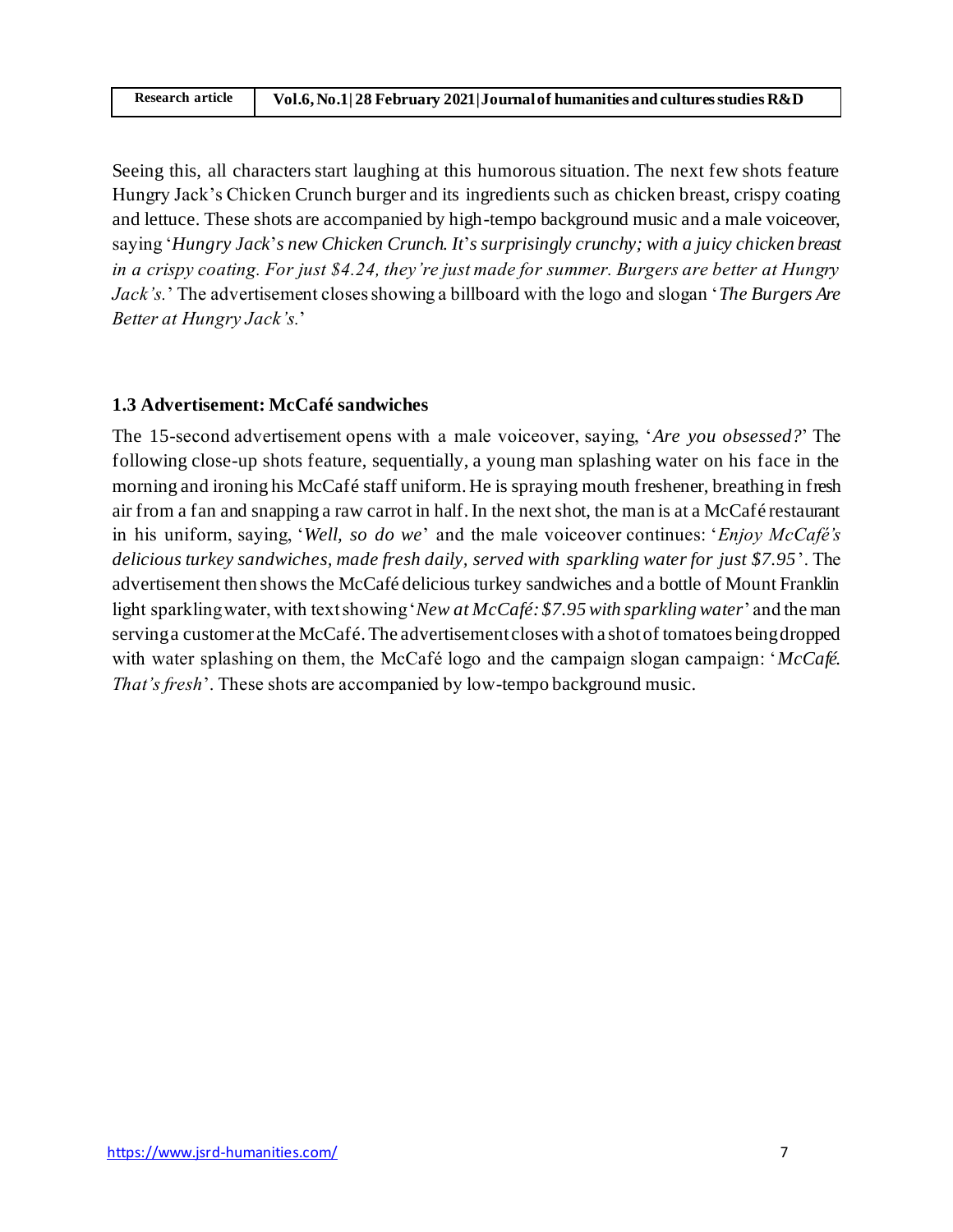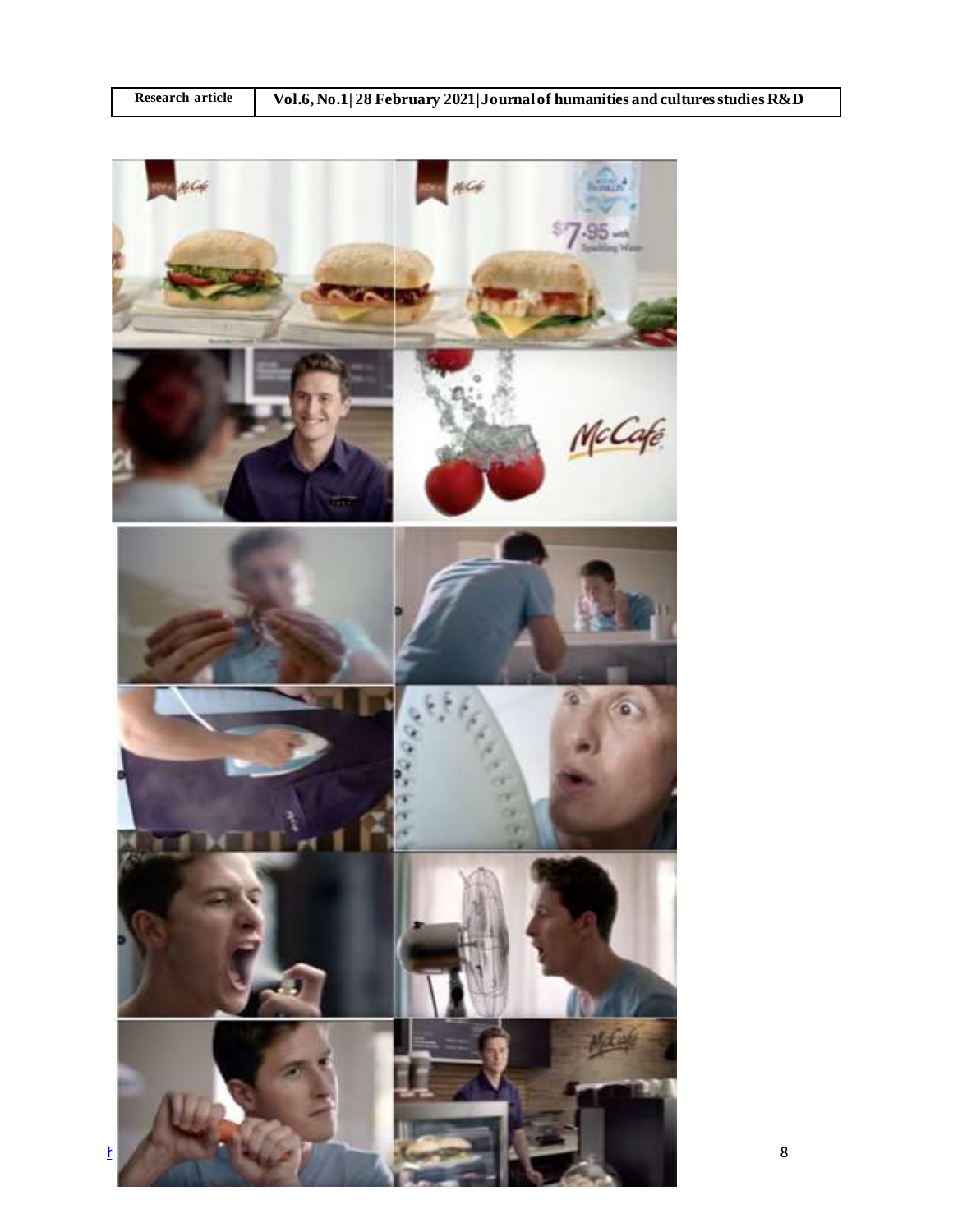*Figure 3. McCafé sandwiches*

#### **1.4 Advertisement: Nescafé Azera**

The 15-second Nescafé Azera coffee advertisement opens with a close-up shot of a gold fish inside a coffee plunger with the text '*Coffee plunger or goldfish bowl?*'

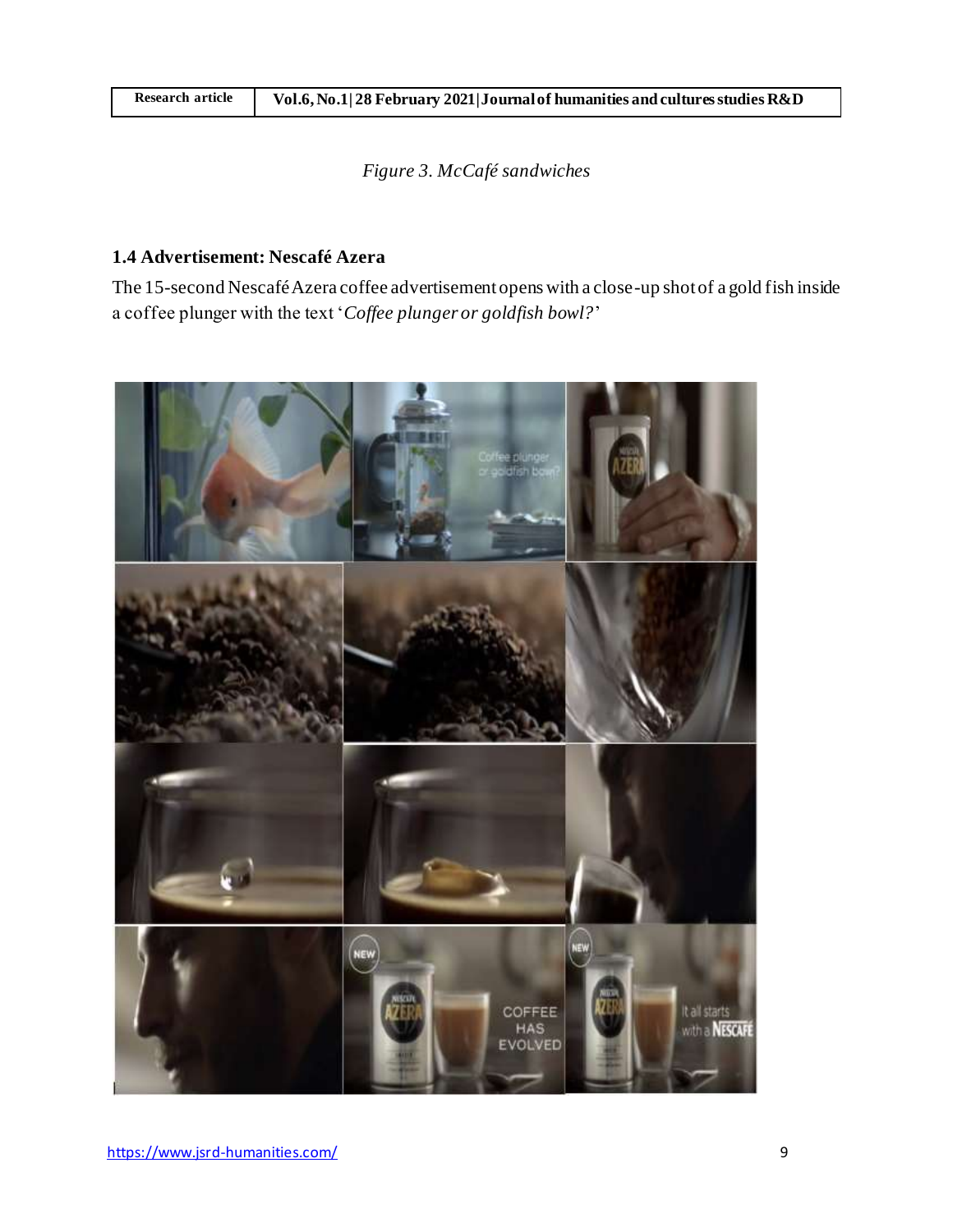*Figure 4. Nescafé Azera*

The following close-up shots show an Azera coffee container, a male hand taking the Nescafé Azera coffee container from the kitchen shelf, a spoonful of Nescafé Azera coffee, hot water pouring into a coffee cup, a water droplet falling into the cup of coffee that splashes and the face of the man drinking Azera coffee. These shots are accompanied by low-tempo background music and a female voiceover, saying, '*New Nescafé Azera combines premium instant coffee with finely ground, roasted coffee beans to create a full-bodied taste and rich, intense aroma. Coffee has evolved.*' The advertisement closes with the Azera coffee and container, with the text '*It all starts with a Nescafé*'.

## **1.5 Advertisement: McDonald's new Brekkie Wraps**

The 15-second advertisement opens with close-up shots of someone cracking an egg on the rim of a bowl, beating it with a whisk, then pouring the beaten egg into a hot pan.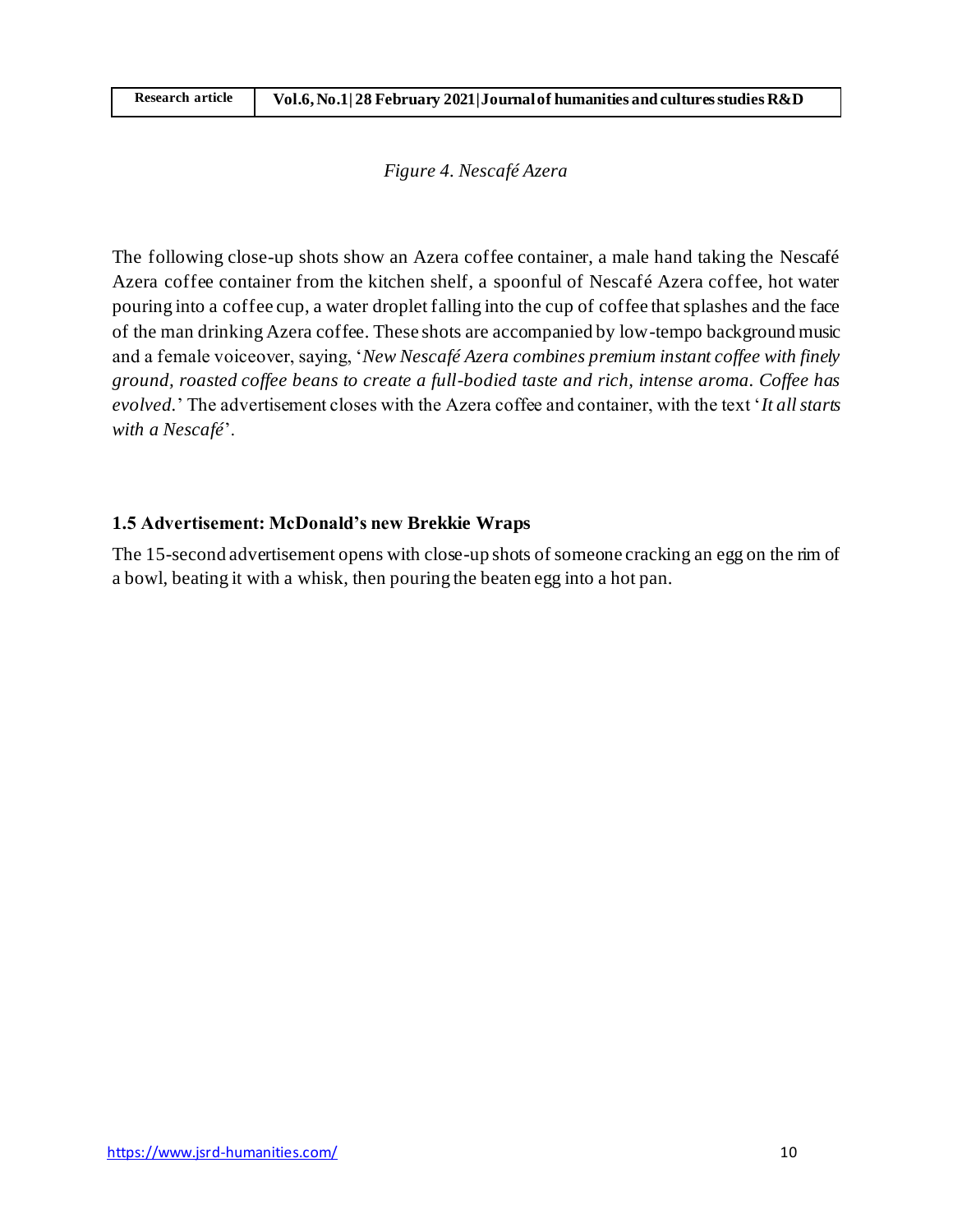

*Figure 5. McDonald's new Brekkie Wraps*

The next few shots feature McWraps and its' ingredients, such as warm and freshly scrambled eggs, a juicy plum tomato with water droplets on it and sizzling rasher-bacon in a hot pan. These shots are accompanied by medium-tempo background music and a male voiceover, saying '*With real ingredients like fresh scrambled egg, juicy plum tomato and sizzling rasher-bacon, McDonald*'*s Brekkie Wraps are a great way to start the day'* and high-tempo background music. The advertisement closes with billboard featuring the McDonald's logo, the slogan *"I'm lovin' it"*  and its Facebook address, specifying that it is '*Available before 10.30am for a limited time at participating restaurants*'.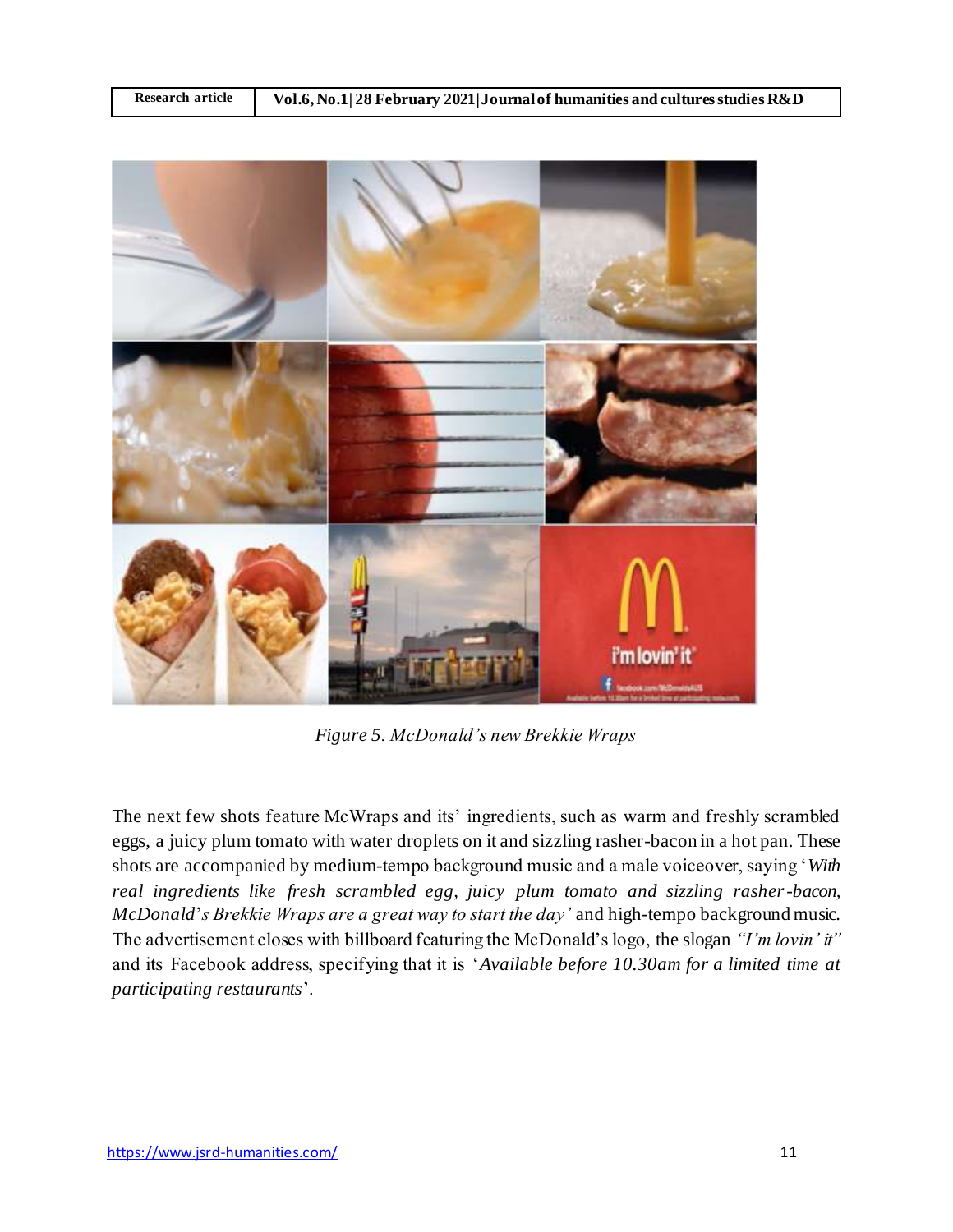#### **1.6 Advertisement: McDonald's new Real Choices McWraps & Salads Range**

The 30-second advertisement opens with a close-up shot of a young man holding a McDonald's new Real Choices wrap. The next close-up shot features a young woman putting a spoonful of McDonald's Real Choices Salad into her mouth. The next few shots show McDonald's new Real Choices Salads and their ingredients such as juicy handpicked tomatoes, crunchy noodles and crisp cabbage. The following shots feature a male hand tearing off the wrapping from a McDonald's McWrap, then he bites into it at a McDonald's restaurant. The advertisement then dep icts the young woman eating a McDonald's new Real Choices Salad at a McDonald's restaurant. These shots are accompanied by high-tempo background music and a male voiceover, saying, '*Introducing, McDonald's new better-than-ever bright crackly salads. They are delicious real choices salads. There is the Chicken and Aioli McWrap, with crispy all-grilled 100% Australian chicken with chicken; Spicy Mayo McWraps, with juicy handpicked tomatoes; and the new Crunchy Noodle Chicken Salads with crisp cabbage. With an introductory price of \$5.95 and \$6.95, McDonald*'*s® real choices: they*'*re "you better believe it" good!*' Captions on the screen supplement the images and voiceover throughout, reading: *crispy, grilled, spicy mayo, handpicked tomatoes*, *crunchy* and *crisp.* The advertisement closes with a billboard with the McDonald's logo and its Facebook address, with text specifying, '*Available from 10.30am for a limited time at participating restaurants*.'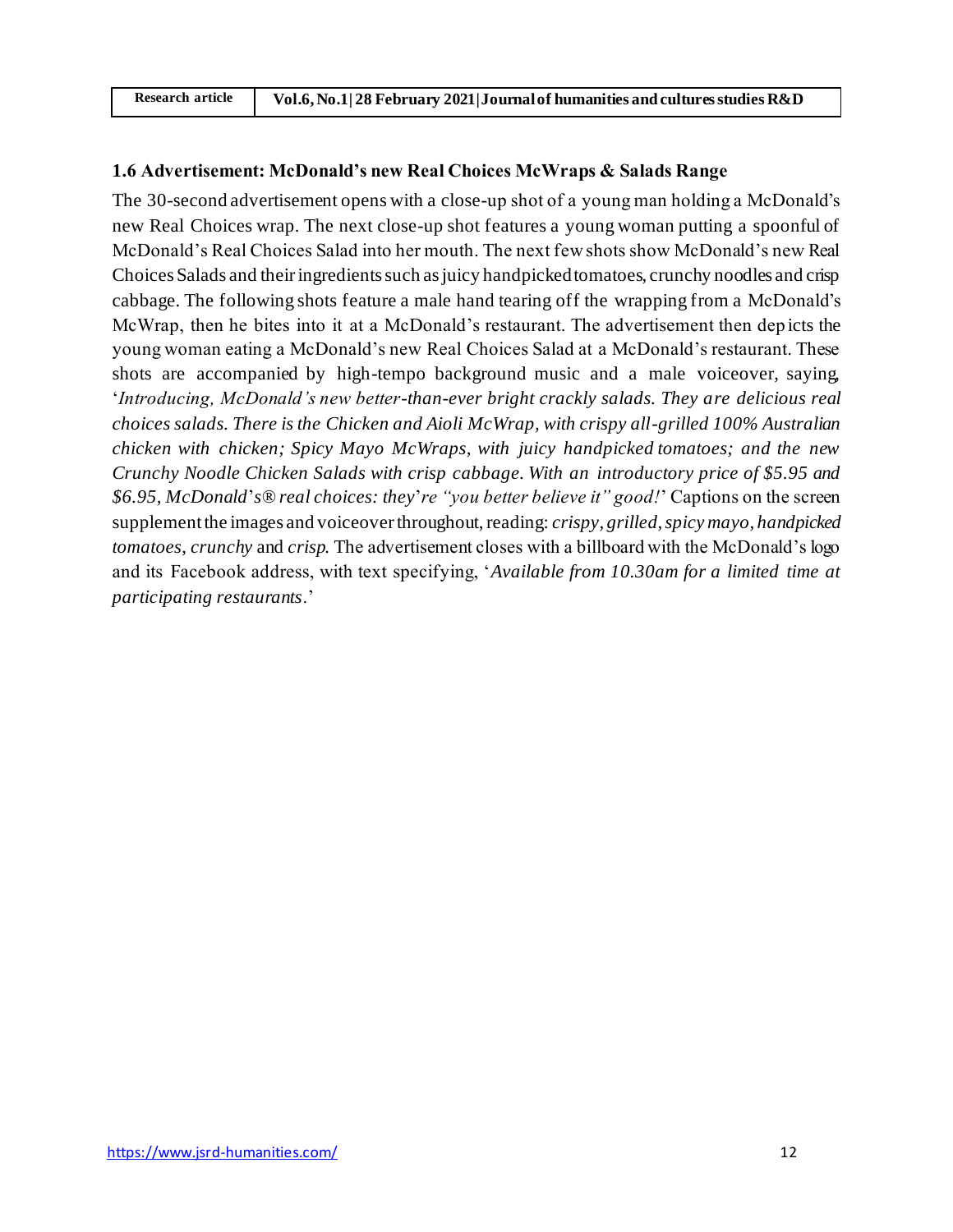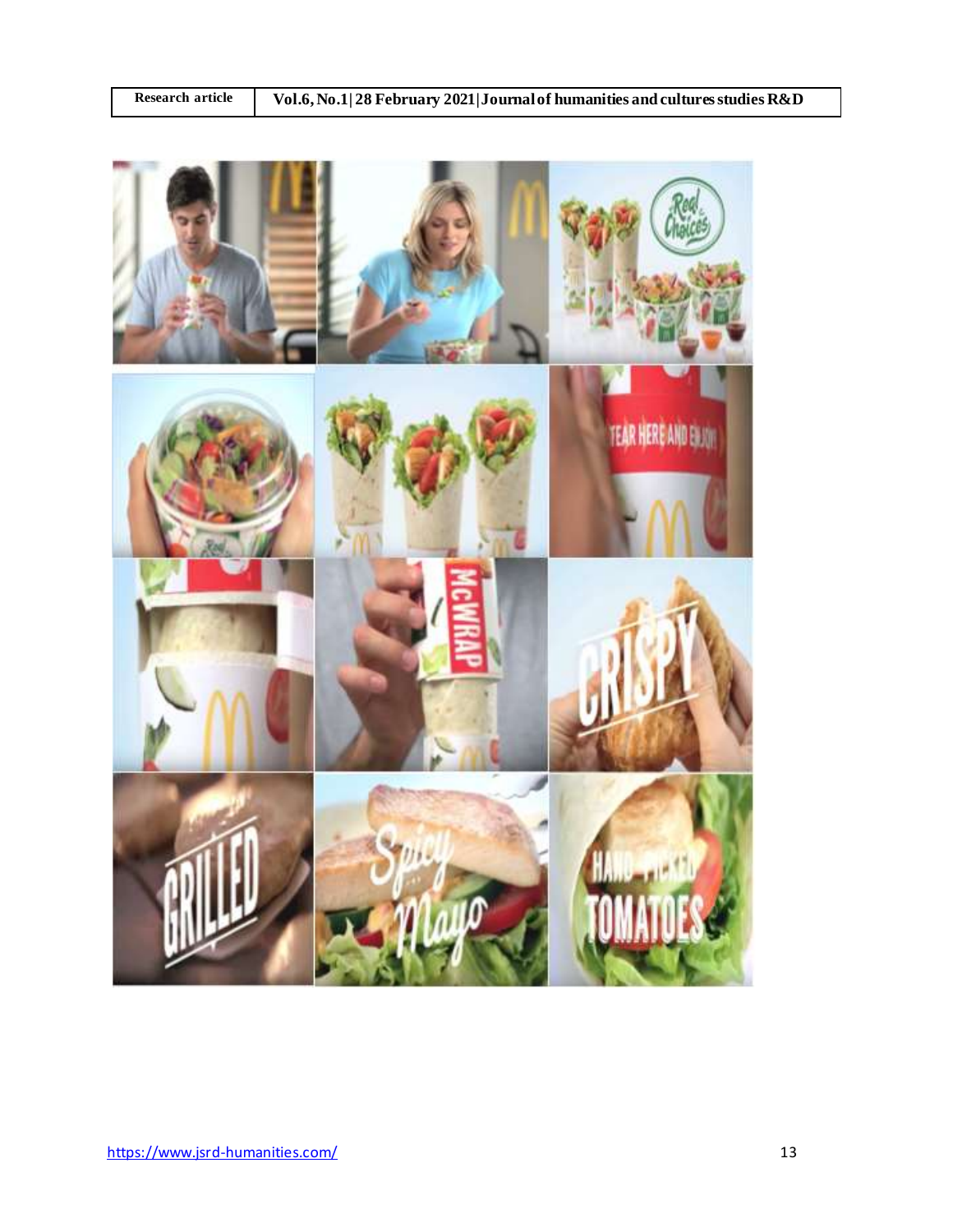

*Figure 6. McDonald's new Real Choices McWraps & Salads Range*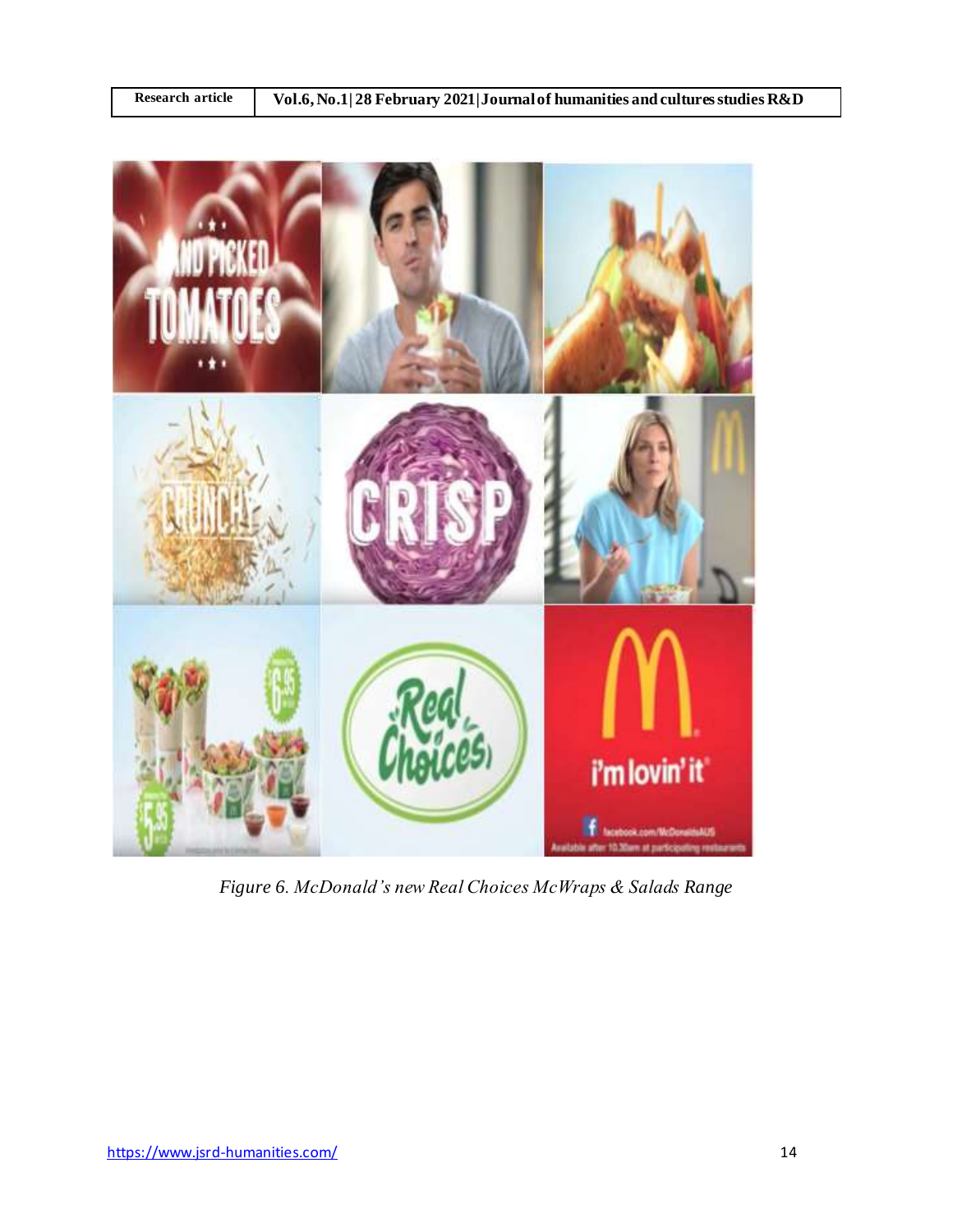## **1.7 Advertisement: The Coffee Club**

The 15-second advertisement opens with a close-up shot of a knife cutting through the middle of a red capsicum followed by the capsicum halves bouncing.



*Figure 7. The Coffee Club*

It continues by showing freshly cut mushroom pieces rolling from the wooden chopping board and various dishes. There is a special focus on eggs benedict, which The Coffee Club offers, then on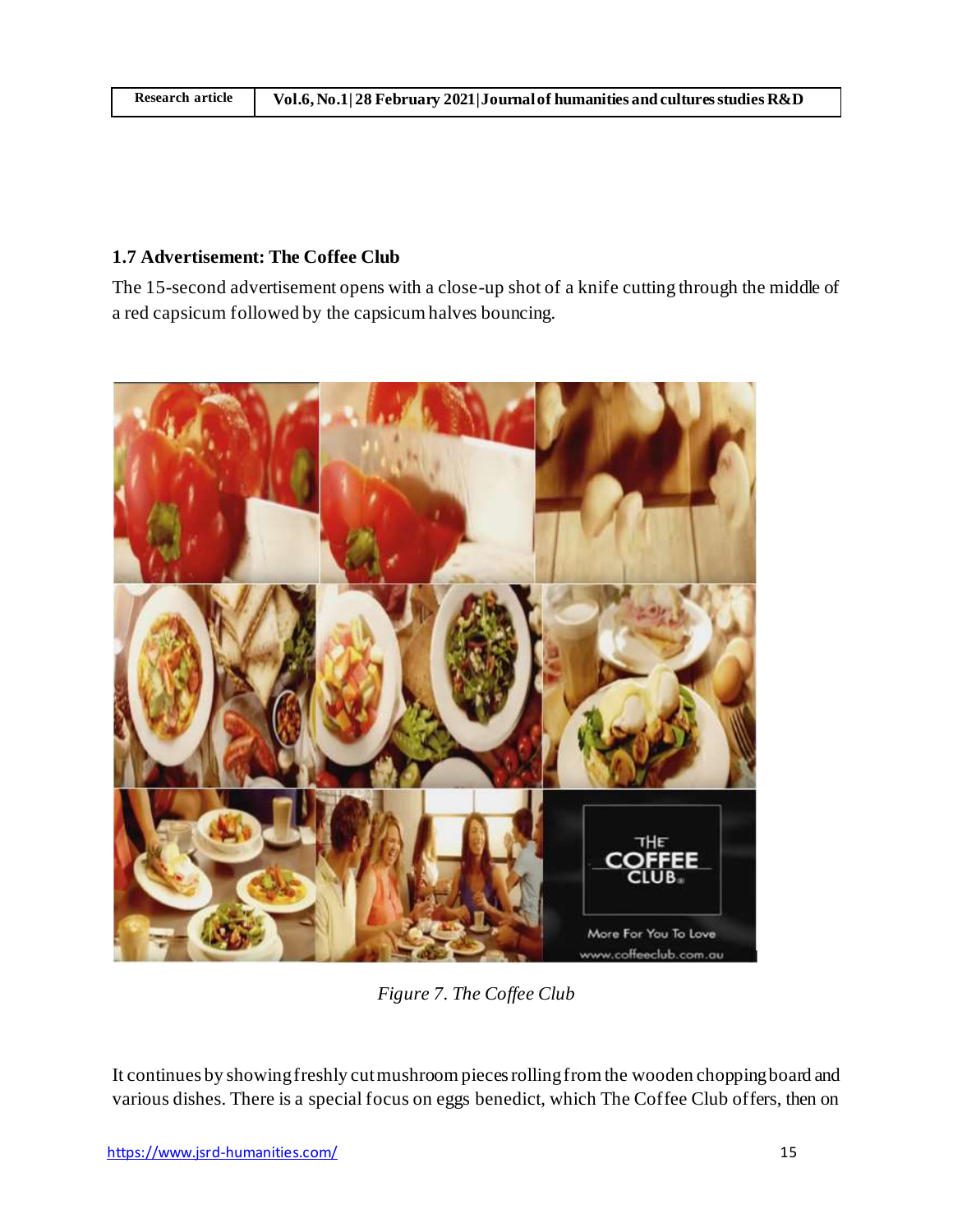| Research article | Vol.6, No.1   28 February 2021   Journal of humanities and cultures studies R&D |
|------------------|---------------------------------------------------------------------------------|

the white, male and female customers who are enjoying their food at a Coffee Club restaurant. These shots are accompanied by low-tempo background music and a female voiceover, saying '*Beautiful fresh ingredients are used every day to bring you delicious all-day favourites like eggs Benedict, made your way with our fresh new menu. There is more for you to love at The Coffee Club*'*.* The advertisement closes with a billboard of The Coffee Club logo, its website address and slogan 'More For You To Love'.

## **1.8 Advertisement: V8 Fusion juice**

The 15-second advertisement opens with a full-length shot of a young woman who is about to drink some V8 Fusion juice. As she starts drinking, the advertisement features many vegetables and fruit flying towards her head. These then smash into her head, splashing the woman with vegetable and fruit juices. These close-up shots are accompanied by high-tempo background music and a female voiceover. The advertisement closes with a shot of bottles of V8 Fusion juice and text, with a female voiceover in the background saying, '*Nutritious veggies and delicious fruit. V8 Fusion.*'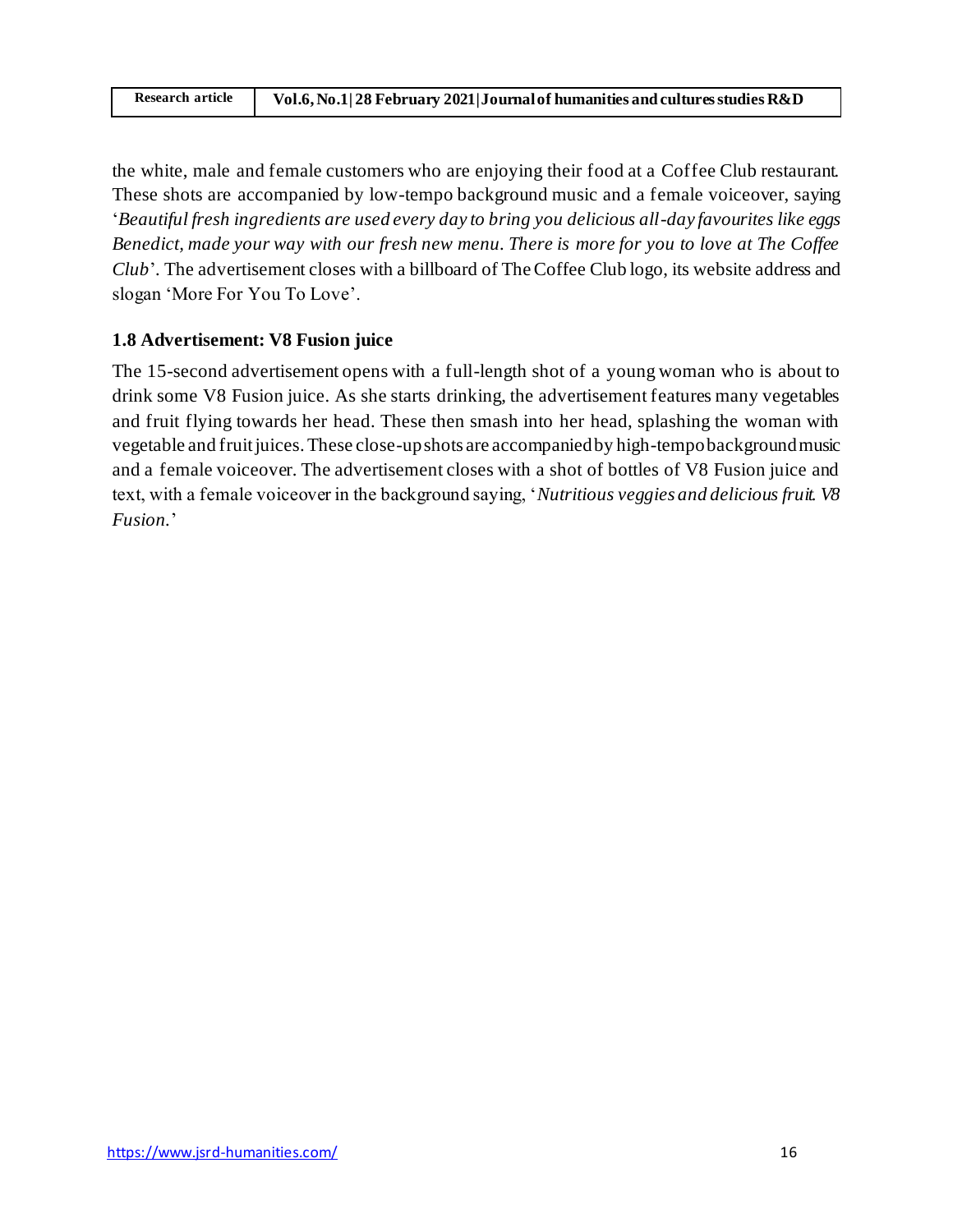

*Figure 8. V8 Fusion juice*

# **1.9 Advertisement: Oporto's Street Eats Burger Range**

The 30-second advertisement opens with a close-up shot of a billboard of the campaign slogan '*New Street Eats Burger Range*', and the logo of Oporto then the advertisement features three Street cooks – Kam Boonkong, Arturo Del Sarto and Jarrah Jones – at their respective street food stalls.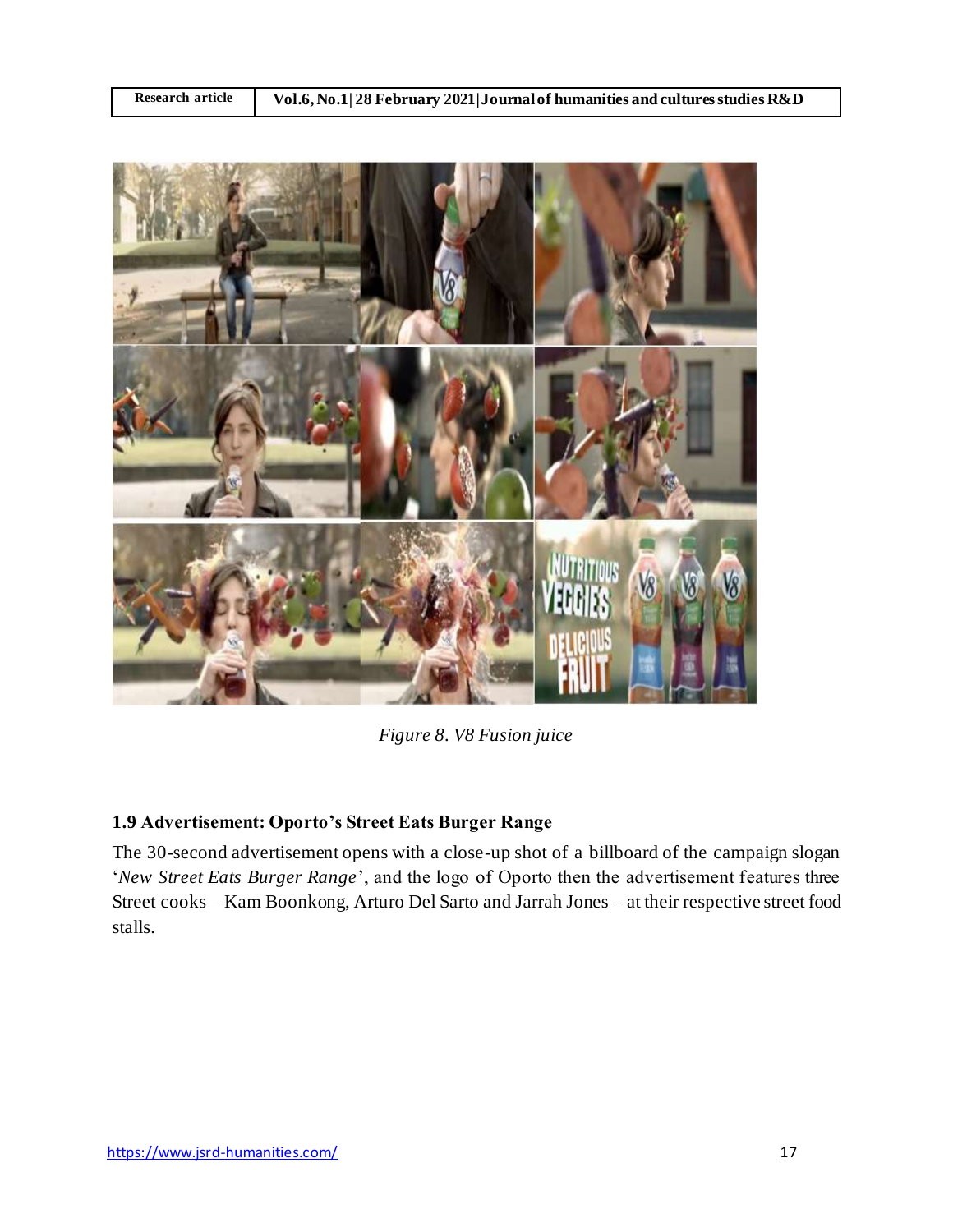

*Figure 9. Oporto's Street Eats Burger Range*

The next shots introduce three different burgers, namely the '*Thai Curry*', '*Roman Aioli*' and '*Outback Feisty BBQ*' burgers; made by these three cooks at their respective street food stalls. These shots are accompanied by high-tempo background music and a male voiceover, saying, '*Introducing the new "Street Eats Burger Range" from Oporto ... three street cooks, with a few*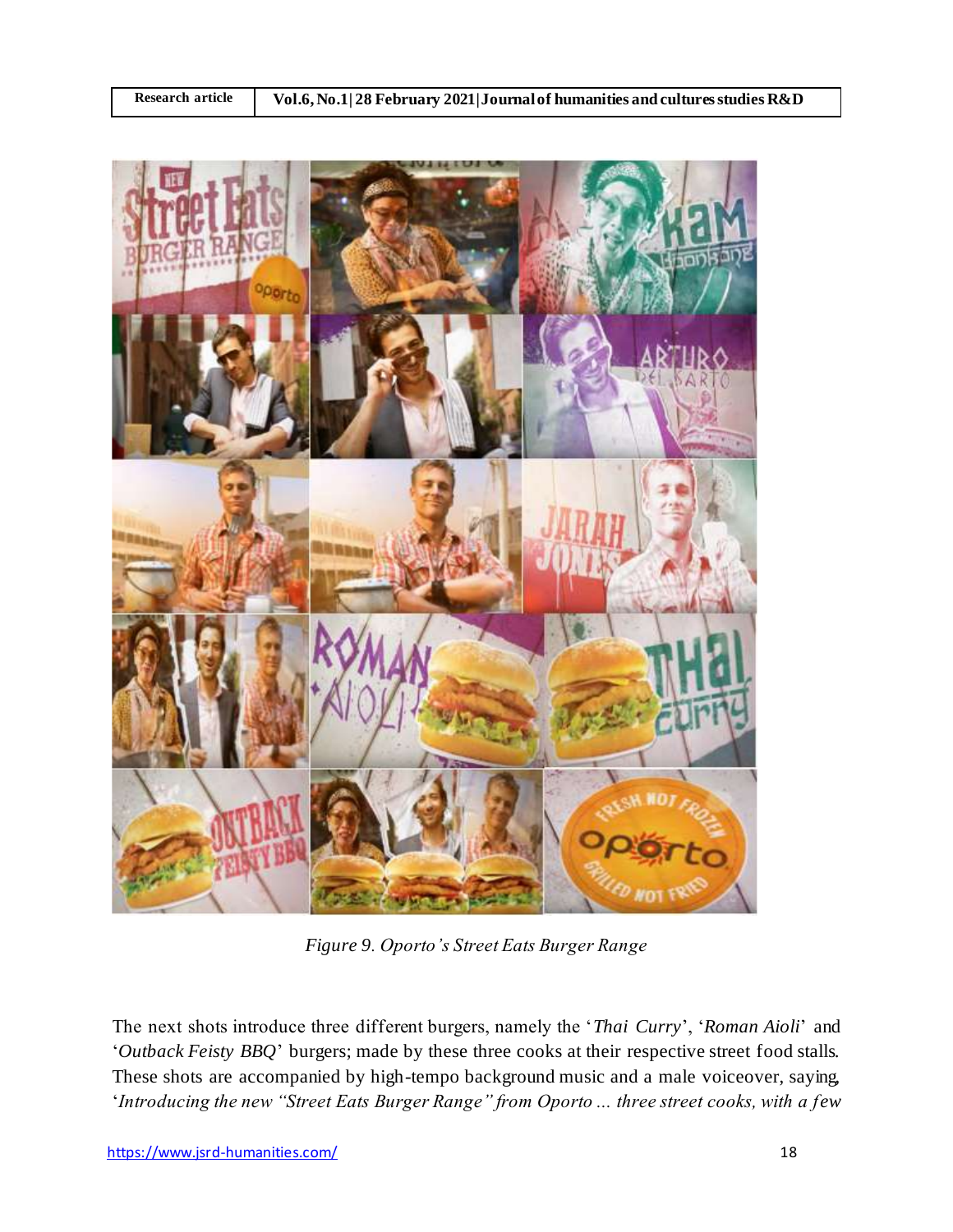*tasty tricks up their sleeves, have inspired three new burgers –Kam Boonkong and the Thai Curry Burger with a zesty spice-kick of lemongrass and ginger, Arturo Del Sarto and the Roman Aioli Burger with a cheeky dash of herbs and garlic, and Jarrah Jones and the Outback Feisty BBQ Burger with sizzling bacon and a smack of BBQ sauce with a hit of chilli.*' The advertisement ends with the jingle '*Just Gotta Go! Oporto!*' The advertisement closes with a billboard of the Oporto logo, which includes, the text *'Fresh not frozen. Grilled not fried'.*

#### 2. Discussion

## **2.1 Taste as an advertising appeal**

Nelson (1970) has classified market goods into two distinct categories, namely, search goods and experience goods. Search goods are defined as products whose quality the consumers can determine before making their purchase decision (e.g., clothing, furniture and jewellery). Experience goods include products whose quality the consumer cannot verify until after buying and experiencing the product (e.g., foods, books and detergents). The main focus of this study is experience goods; that is, food.

To sell their product, companies use two types of message appeals, emotional and rational (or informational). An appeal refers to the basic idea that advertisers want to communicate to the audience so as to stimulate a person to buy a product or service (Kotler et al. 2013). Emotional advertisements have been defined as ones that use 'psychological appeals such as fear and love to touch our feelings' (Wells et al. 1989, p. 330). Emotional appeals are messages that attempt to arouse consumers' negative or positive emotions, which will stimulate their purchase intensions (e.g. a Hallmark greeting card advertisement that dramatises a person's precious life moments). According to Kotler, emotional appeals include fear, guilt and joy (Kotler 1997). In contrast, rational appeals in advertising involve detailed information on the benefits – such as quality, economy, value or performance of a product – that consumers may enjoy (Kotler 1997). This stimulates consumers to make rationally oriented purchase decisions on the basis of detailed information – factual and relevant brand data – that the advertisement provides in a clear and logical manner (Kotler 1997; Puto & Wells 1984, p. 638)

Food advertisements use rational appeals by emphasising on characteristics of a f ood product such as taste or flavour (e.g. chocolatey, fruity, sweet) or texture (e.g. crunchy, crisp). Taste has been defined as the perception of sweet, sour, bitter, salty and the other basic tastes, which are identified by gustatory receptors found primarily in the oral cavity (Watson, Kirkcaldie & Paxinos 2010). By contrast, 'flavour' refers to a mingled but unitary experience, which includes the combined sensations of taste and smell. Freshness, spiciness, sweetness and other flavour attributes may have the largest impact on consumers' acceptability and desire to consume a food again (Barrett, Beaulieu & Shewfelt 2010). The following sections will investigate the construction of freshness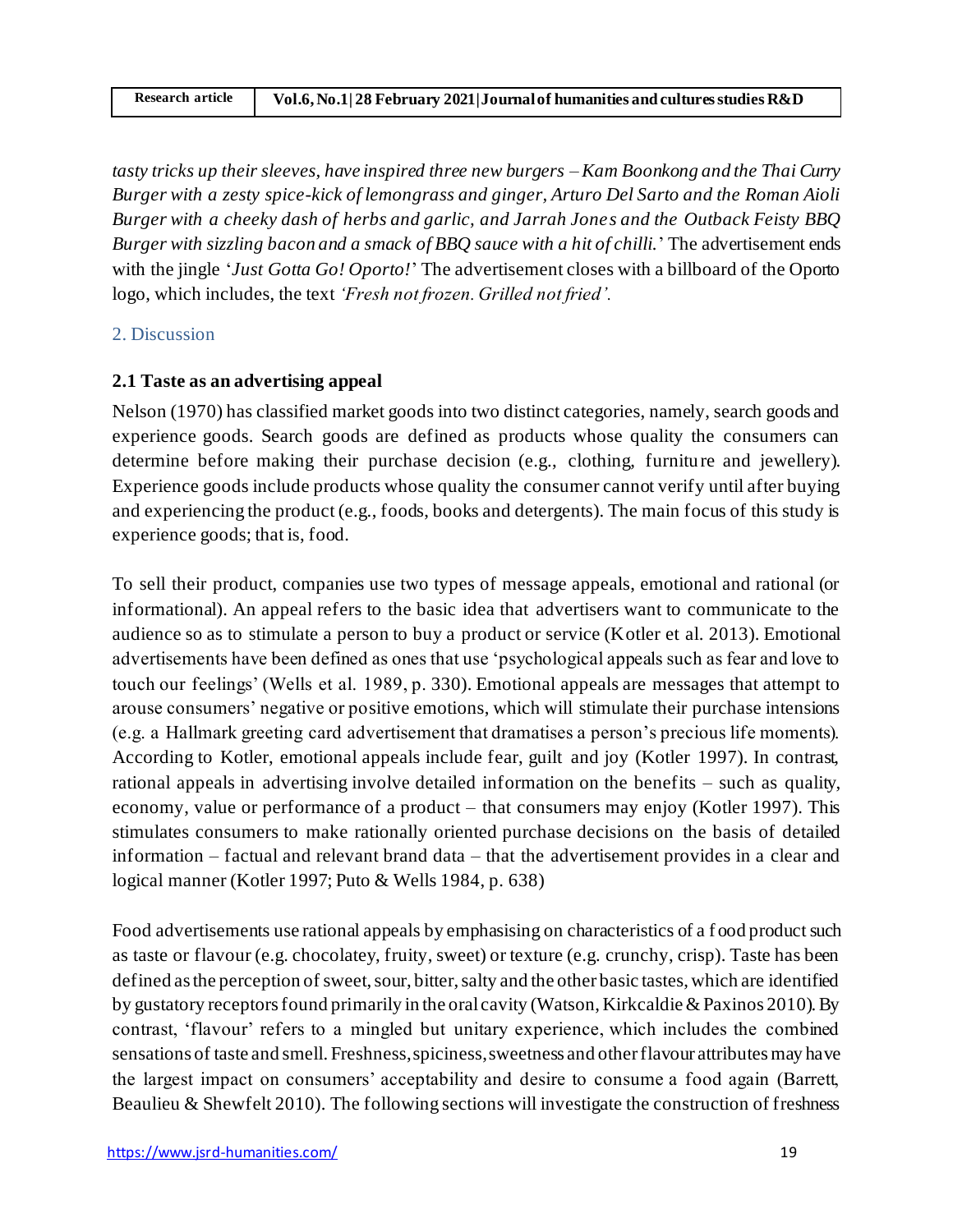in the above food advertisements by decoding the underlying messages conveyed through gustatory, visual and auditory cues that each advertisement included in this category contains.

#### **2.2 Freshness is about sound**

Freshness is a critical variable affecting overall food quality (Cardello & Schutz 2003; Steenkamp & Van Trijp 1996). Freshness is an important attribute in consumer food quality perception (Curtis & Cowee 2009; Steenkamp & Van Trijp 1996), regardless of age, gender or dieting status (Oakes & Slotterback 2002). Freshness is important to marketers because consumers perceive fresher foods to be more appealing (Cardello & Schutz 2003; Steenkamp & Van Trijp 1996). It is important to note that 'freshness' can be understood and represented in different ways. Advertisers and food manufacturers use a number of gustatory, visual and auditory cues in order to create the perception of flavour for consumers, because people consume foods on the basis of their flavour, smell and texture (Fortin, Goodwin & Thomsen 2009; Péneau et al. 2007).

In the Kellogg's Crunchy Nut and Hungry Jack's Chicken Crunch advertisements (see Figures 1 and 2), freshness is constructed with reference to the crunchiness and crispiness of the advertised products. Kellogg's Crunchy Nut is fresh because it is crunchy and nutty. The visual device of animation, coupled by the storyline, dialogue, voiceover and the product's name, Kellogg's Crunchy Nut, work together to construct the product as crunchy. Kellogg's Crunchy Nut used metaphors to promote their product. In the Kellogg's Crunchy Nut advertisement, metaphor is used to humorously promote and associate eating Kellogg's Crunchy Nut with 'silliness'. The word 'nutty' has two meanings in this context. One, it signifies the taste of Kellogg's Crunchy Nut as nutty as in tasting of nuts; two, the first man refers to the second man's eating of noisy food is described as nutty because, while the dinosaur is hunting for them, by creating noises, he is actually providing the dinosaur with information about their current location.

Like the Kellogg's Crunchy Nut advertisement (see Figure 1), Hungry Jack's Chicken Crunch (see Figure 2) has a humorous narrative-based structure. Intriguingly, both Kellogg's Crunchy Nut and Hungry Jack's Chicken Crunch advertisements construct crunchiness through noise and visuals. In the Hungry Jack's Chicken Crunch advertisement, the driver stops the car when he hears a loud '*crunch*' noise (see Figure 2). The crackling sound, which emanates from the female passenger's first bite of a Hungry Jack's Chicken Crunch burger (see Figure 2) signifies the crunchiness of the product.

The above advertisements emphasise the sound generated by eating their food because sound is one of the senses that impacts on the experience of food and drink (Stevenson 2009, p. 58). What people hear when they bite into a food, such as the crunch of a crisp, plays an important role in the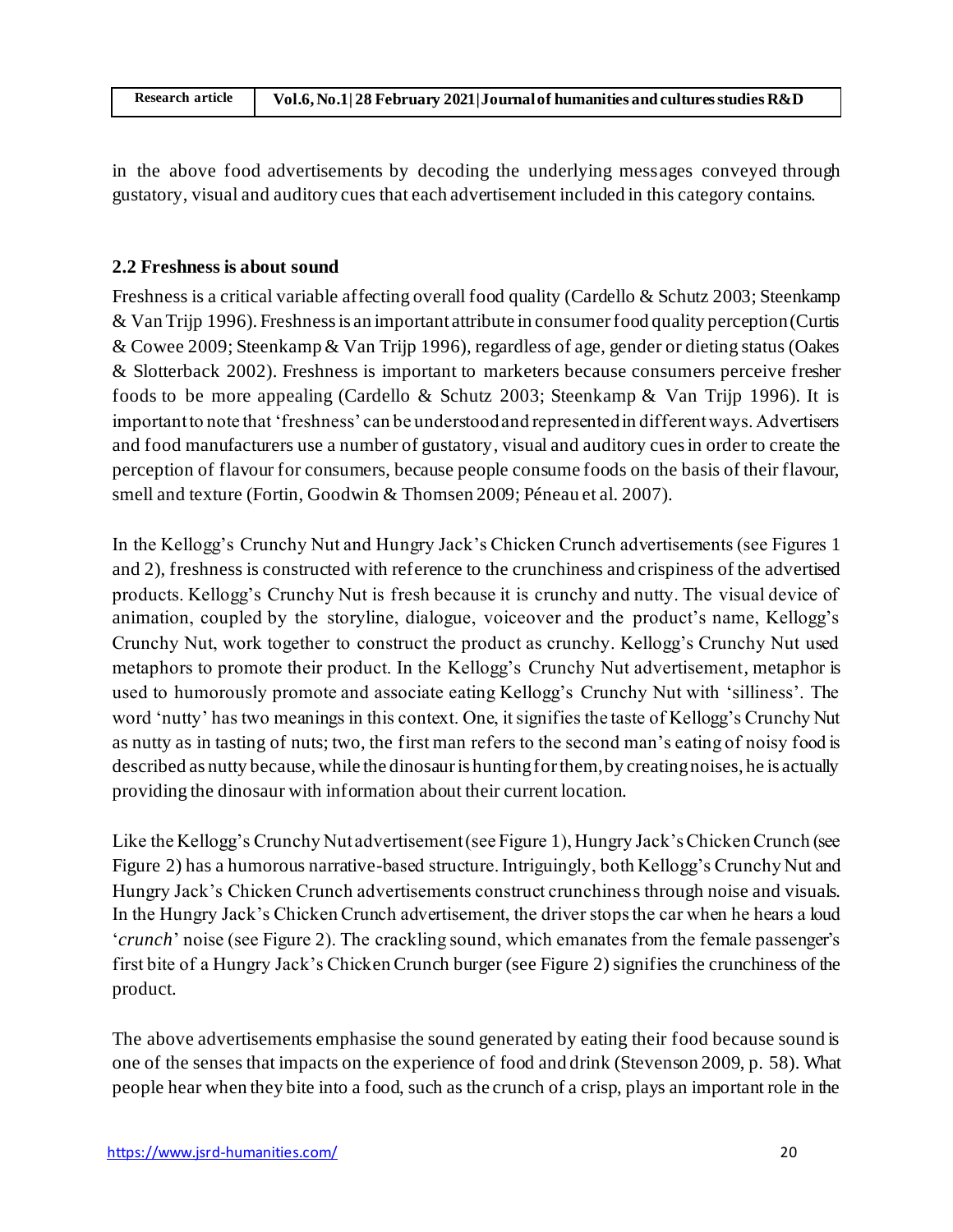| Research article | Vol.6, No.1   28 February 2021   Journal of humanities and cultures studies R&D |
|------------------|---------------------------------------------------------------------------------|

multisensory perception of flavour, not to mention in their enjoyment of the overall multisensory experience of eating or drinking (Spence 2015). While crispness is a flavour characteristic, sound is an important factor affecting the consumers' perception of crispness (Vickers & Borne 1976; Vickers 1983).

The taste of certain foodstuffs is surely all about sonic stimulation – the crispy crunch. Foodrelated auditory cues can impact on how certain foodstuffs are evaluated (Dacremont 1995; Dacremont, Colas & Sauvageot 1991). Auditory cues generated during the first bite is an important factor when it when it comes to determining the perceived texture of a food (Demattè et al. 2014; Zampini & Spence 2004). People normally use auditory cues from the first bite when trying to judge the crispness of a food (Fillion & Kilcast 2002; Sherman & Deghaidy 1978). Therefore, Hungry Jack's Chicken Crunch advertisement (see Figure 2) constructs the product's crispiness through the sound generated from the first bite. In semiotic terms, the signified (flavour and texture) attached to the signifier (the crunching sounds that the characters are making when eating) and thus transfers meaning to the product (freshness). Crunchiness is a much-appreciated textural attribute perceived by many consumers as an indication of the freshne ss and quality of a food product. Sounds emanated from biting of a crunchy food can positively influence people's perceptions of moistness, texture, and other aspects of food, and may influence taste perception (Tunick et al. 2013).

In addition to noise, the Hungry Jack's Chicken Crunch advertisement constructs the product as fresh with the reference of the crunchiness; juiciness and crispiness of the ingredients, such as chicken breast and its coating (see Figure 2). Shaking off crispy golden crust from the fried goldenbrown and crispy chicken refers to the chicken fry being crispy signifying it has come recently from the hot fat and not had time to get soggy; shaking off water droplets from a washed lettuce (see Figure 2) signifies its freshness. This is also achieved through the name of the product, Hungry Jack's Chicken Crunch, and through more specific aspects, including the crispiness of the product. Although the voiceover mentions juicy chicken breast, no picture of juicy chicken breast (see Figure 2) can be found in this advertisement.

Unlike the above, the McCafé advertisement (see Figure 3) does not construct the product as fresh with the reference to the sound generated from food; instead, it uses the sound of water splashing, iron steaming, mouth spraying, voice singing and carrot snapping (see Figure 3). This advertisement aims to promote McCafé as a source of fresh value-added foods. It attempts to assign a 'fresh' connotation to McCafé with reference to the activities that one does in the morning. Washing his face with splashes of water, pressing his McCafé uniform, spraying mouth fresher and breathing in the fresh air of the fan all refer to the fact that this McCafé employee is about to start his day with freshness in his appearance, uniform and breath (see Figure 3). Overall, the advertisement conveys the message that starting your day with McCafé breakfast is the ideal way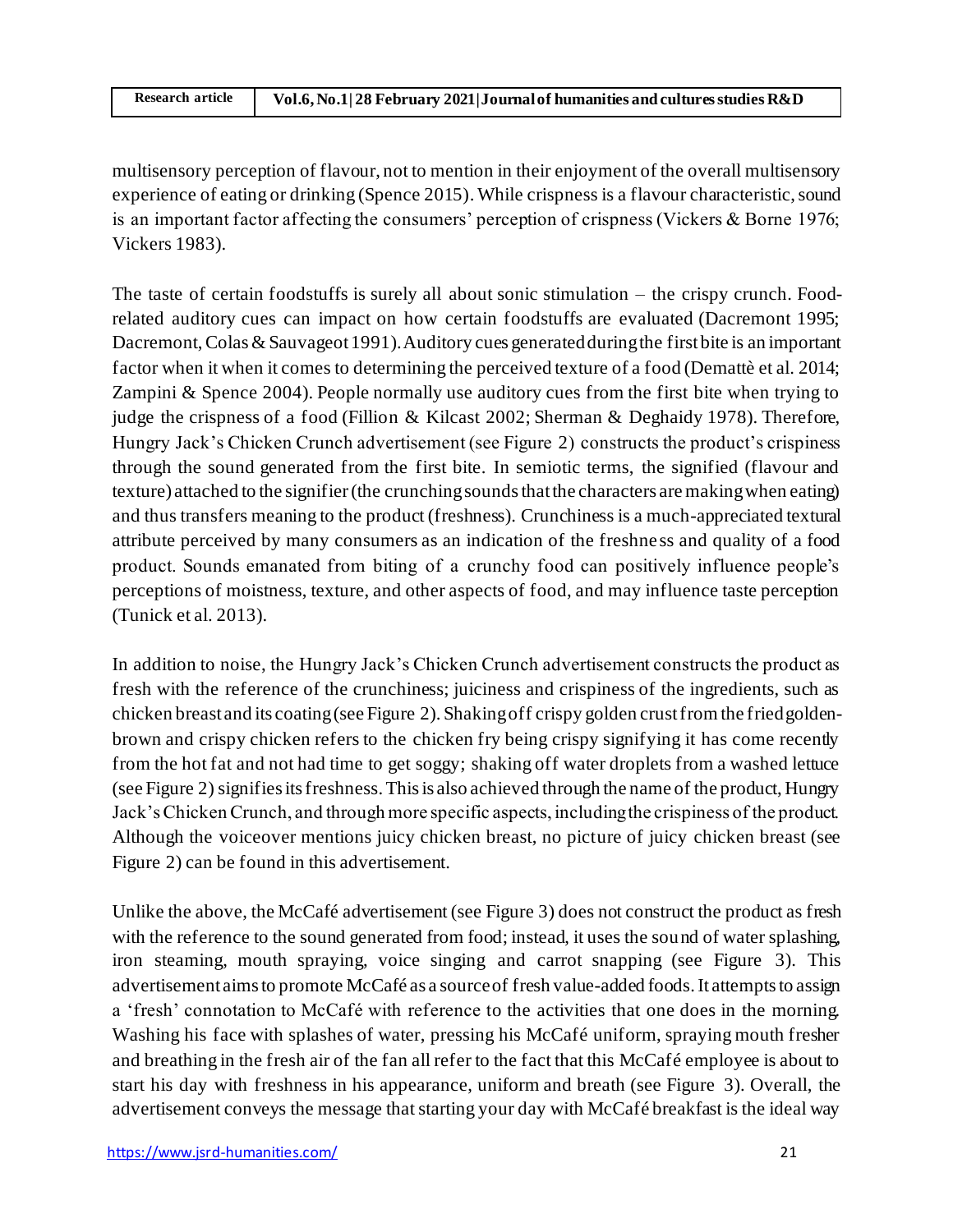to start a new day full of freshness and energy. According to the famous Australian restaurateur and food writer, Bill Granger, breakfast 'has a lot to do with our early-morning lifestyle and climate' (Scott 2017). In Western societies, breakfast is usually made up of highly perishable foodstuffs – eggs, potatoes, tomatoes, bread and fried dishes – that are supposed be consumed fresh. Coffee also tastes its best when it is fresh. Hence, McCafé has associated their breakfast menu with morning freshness. Hence, the advertisement employs number of signifiers of morning freshness (see Figure 3) to appeal strongly to the taste attribute of the products – it is about freshness.

The advertisement (see Figure 3) is also promoting the brand on the basis of the price and immediacy that it offers. While the images highlight the freshness attributes of the products, the voiceover provides price-related information. The voiceover states, '*Enjoy McCafé's delicious turkey sandwiches, made fresh daily, served with sparkling water for just \$7.95* ' implies that breakfast at McCafé saves time and that McCafé is the budget-friendly way to have a freshly cooked breakfast daily. The images of different types of McCafé sandwiches (see Figure 3) provide information about the different options offered by McCafé. Images of falling tomatoes with water splashing on them (see Figure 3) suggest that the sandwiches are made using fresh tomatoes and, thus, the advertisement connotes the freshness of the product. In addition to sound, freshness can also be constructed through motion.

In the above advertisements, the advertisers have constructed the products as fresh with reference to sound. Analysis of the advertisements included in this study suggests that, in addition to sound, advertisers communicate the freshness of the advertised products using motion. Therefore, the following sections will investigate the construction of freshness through motion in television food advertisements.

#### **2.3 Freshness is about movement**

Movement has innate appeal; the human brain recognises movement as an indicator of freshness and quality (Gvili et al. 2015). Consumers perceive a food to be fresh by observing its movement; they rate a food as being fresher when they observe the food in motion versus static (Gvili et al. 2015). Therefore, marketers display food or drink in motion to effectively communicate freshness, because motion may serve as a cue for freshness (Gvili et al. 2015). Consumers perceive also drinks to be more appealing by observing them in motion. In a recent study by Gvili et al. (2015), when participants were shown pictures of two brands of orange juice and asked to evaluate them, they rated the moving juice as more appealing than the still juice.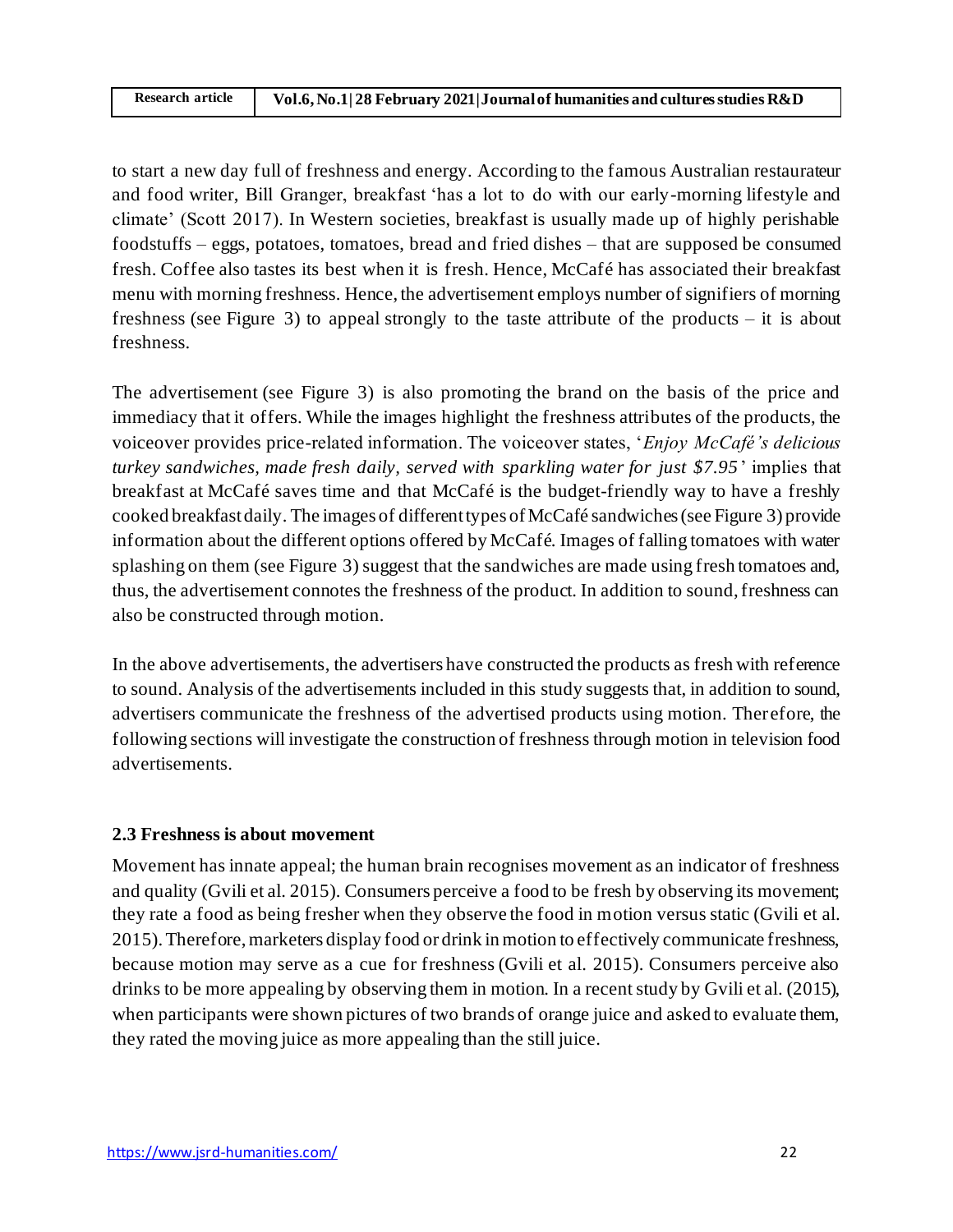This use of movement is observed in the Nescafe Azera coffee coffee advertisement (see Figure 4) features a number of movements of the ingredients needed to prepare the coffee where ingredients that are needed to prepare the coffee are shown in motion. Shots including the pouring hot water into a coffee cup, a water droplet falling into the cup of coffee then splashing up connote the freshness of the product. The Nescafé Azera coffee advertisement (see Figure 4) makes a narrow appeal to convenience, which is secondary to the product's taste. Both the voiceover and images convey the convenience and taste attributes of the product, mentioning that it is instant, and that, being made with finely ground, roasted coffee beans, it has a rich, intense aroma.

The advertisement opens with a gold fish inside a coffee plunger with the text '*Coffee plunger or fish bowl?*' (see Figure 4), which signifies that consumers need to use their plunger for something else. The main theme of the advertisement is evolution; it is about discovering the po ssibilities evolving from taking an everyday household item such as coffee plunger and using it for new purpose. In this ad Nescafé Azera represents the evolution of instant coffee with a flavour that's comparable to the real product but with more convenience. The scenes showing the process of making Azera coffee – taking out a spoon of coffee from the container, lighting the gas stove, steam coming from the kettle, pouring boiling water on the coffee, water droplet splashing, pouring milk into the coffee (see Figure 4) – signifies that it is instant coffee; there is no waiting for the coffee to brew, or use the plunger. By sharing information on how to prepare the product, the advertisement is highlighting the product's simplicity and is thus encouraging people to feel knowledgeable about what to do with their purchase.

While a seemingly simple advertisement, the pictures reveal insight into the values of the targeted consumer. The advertisement is promoted as a gender-specific product. From looking at the actor, it seems that this product is targeted at middle-aged men. The advertisement has manufactured masculinity with the male character's aspect – the appearance of stubble is regarded as masculine in western society (Dixson & Brooks 2013). The male character's expression is sombre. The lighting is dark and relatively low in contrast – often used for creating a dark and shadowy atmosphere or setting – darker tones signify masculine traits (Fernandez 2014).

Freshness is an important factor when it when it comes to determining the perceived taste of a food. In the following advertisements, advertisers use motion not only to communicate the freshness of the products but also to attach a secondary value to them. By displaying ingredients in motion, the Nescafé Azera coffee advertisement (see Figure 4) also communicates the convenience aspect of the product. The Coffee Club (see Figure 7) and McDonald's Brekkie Wraps (see Figure 5) advertisements used the freshness theme in order to promote their respective breakfast menus. For V8 Fusion (see Figure 8), motion also connotes the product's nutrition value.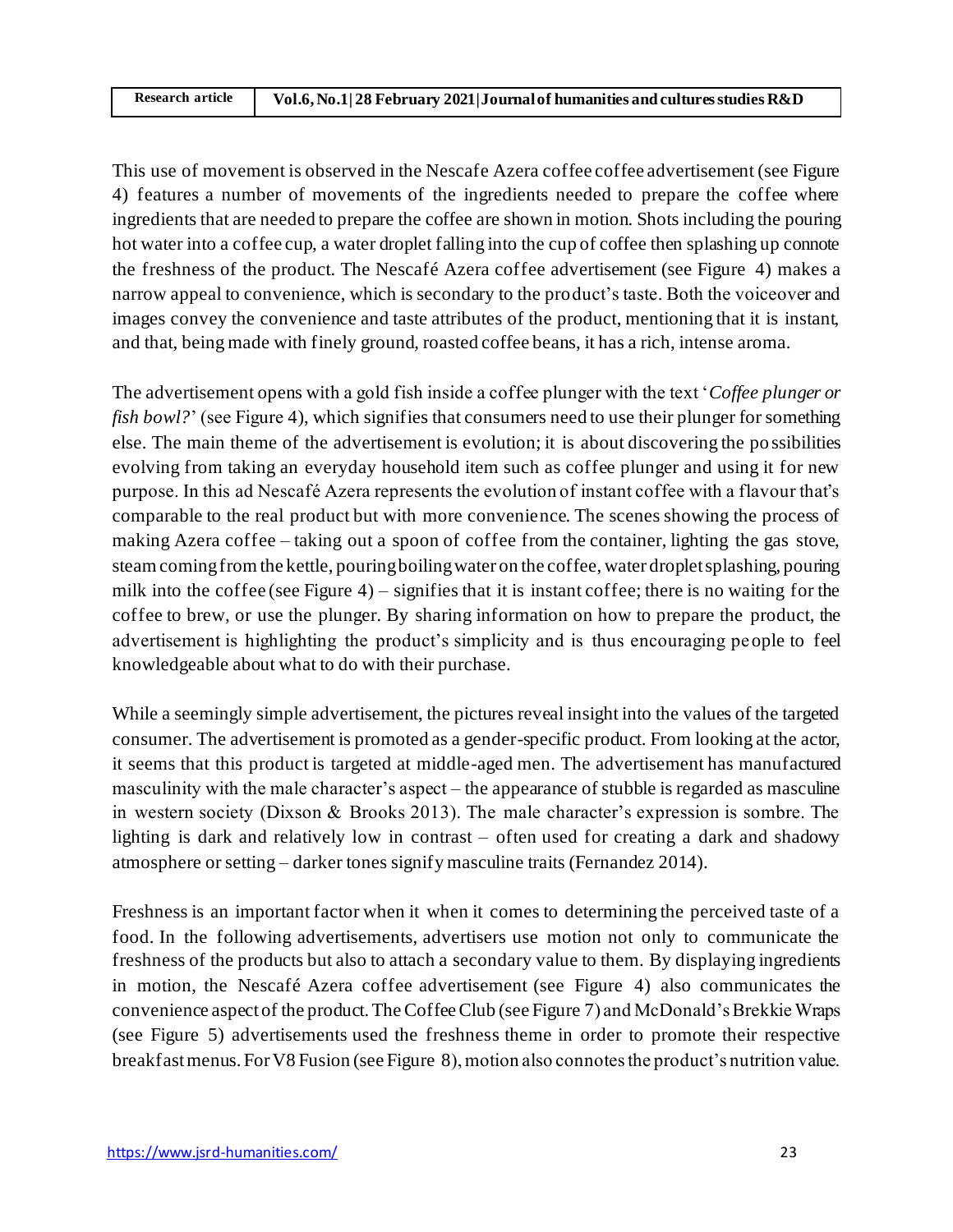The McDonald's Brekkie Wraps and Real Choices McWraps & Salads Range advertisements (see Figures 5 and 6) used a number of movements of the products' ingredients to signify their freshness. The McDonald's Brekkie Wraps advertisement (see Figure 5) used shots of cracking an egg, beating it with a whisk and pouring the egg into the pan in order to construct this product as fresh. Images of a ripe red tomato, moist with droplets of water, and bacon rashers on a pan signifies that, at McDonald's restaurants, the wraps are made with freshly picked tomatoes and freshly pan-fried bacon rashers. The mention of hand-picked tomatoes in the voiceover signifies that they were hand-selected carefully from the farm with the particular purpose of making McDonald's new Brekkie Wraps.

Moreover, through the use of sensory-rich words such as '*juicy*' and '*sizzling*' in the voiceover, the advertisement constructs the products as fresh. The slogan '*Making early easy*' conveys the message that you can start your day with ease by buying McDonald's new Brekkie Wraps. Like the Nescafé Azera advertisement (see Figure 4), this advertisement (see Figure 5) also makes a narrow appeal to convenience. It is convenient because consumers do not have to make breakfast, they can buy it.

The McDonald's Real Choices McWraps & Salads Range advertisement (see Figure 6) is similar to the McDonald's Brekkie Wraps advertisement (see Figures 5) in that both ads use same theme: freshness. The visuals emphasise the freshness of the products and the voiceover emphasises flavour – highlighting the taste aspects of the product. A lot of food ingredients are shown in movement – the tomatoes are rolling down and fried noodles are bouncing up (see Figure 6), which signifies that they are not soggy and old, they are crunchy and fresh. The explosion of the crunchy noodle refers to the explosion of flavour offered by McDonald's Real Choices McWraps & Salads Range. Throughout the advertisement, it features McWraps and their ingredients, such as juicy handpicked tomatoes, crunchy noodles and crisp cabbage (see Figure 6). Chicken pieces shining on the grill, tearing up the grilled golden-brown and crispy chicken, pouring sauce over the lettuce, cucumber and tomato, then placing the chicken over (see Figure 6) all work together to construct the product as fresh. To intrigue viewers, the advertisement conveys sparkling red cabbage by adding starlight (see Figure  $6$ ) – a usual effect to construct the product as fresh.

To persuade a target audience, it is important to generate culturally acknowledged associations between the target consumers and the advertised product. Advertisers localise their products by relating a product with the taste preferences of local people in order to attract the attention of the target local consumers (Parsa 2004). While in McDonald's new Real Choices Salad advertisement (see Figure 6), any relationship between Australian chicken and its taste is not explicitly stated, the reference to '*100% Australian chicken*' in the voiceover emphasizes that the product is local.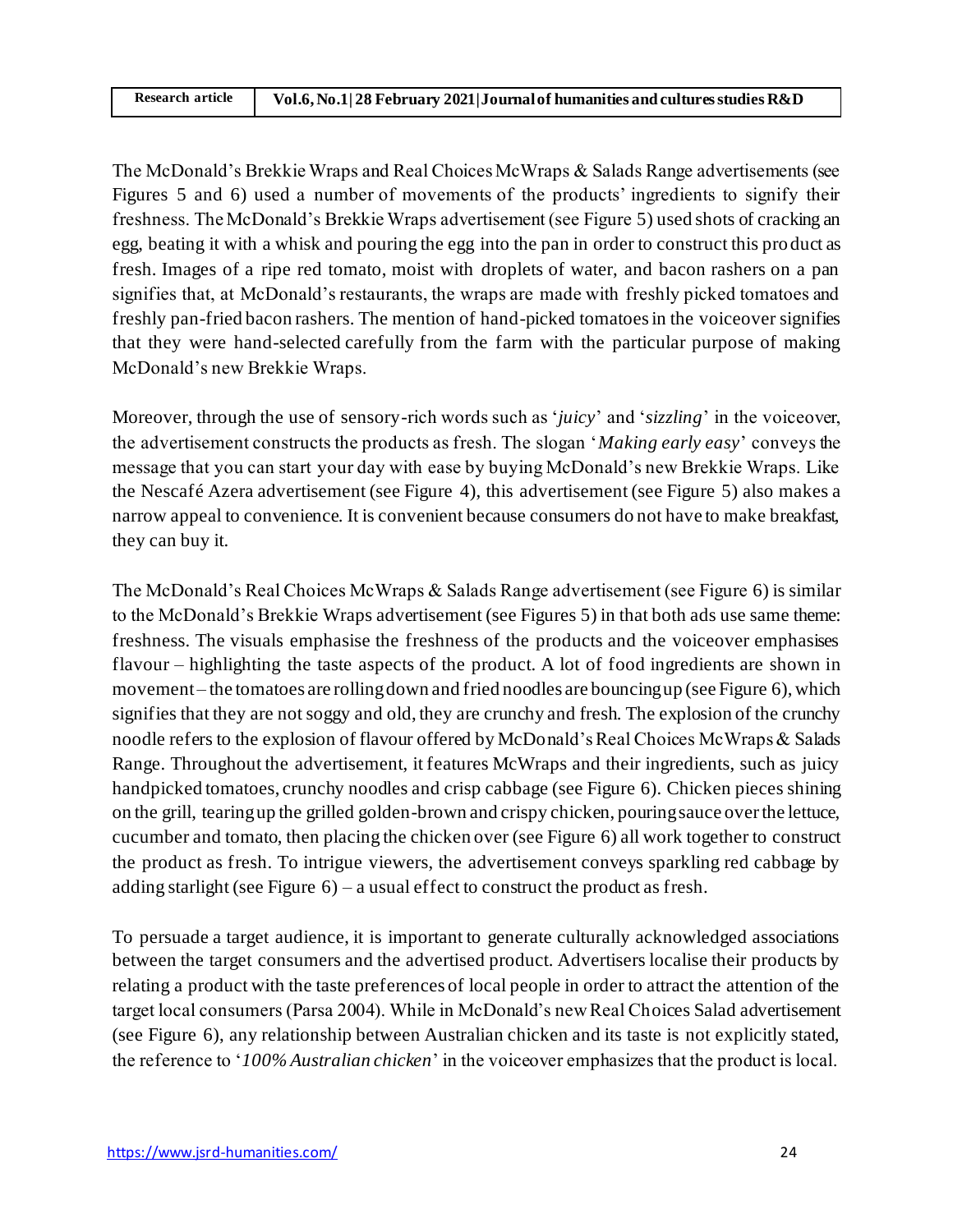The Coffee Club advertisement (see Figure 7) is similar to the McDonald's Brekkie Wraps and Real Choices Salads campaigns (see Figures 5 and 6), as all of these advertisements draw upon the taste connotation of a fresh breakfast. The connotative value of breakfast wraps and salads as fresh is evidenced in The Coffee Club advertisement (see Figure 7), in which the products – crisp capsicums, mushrooms and Egg Benedict – are made to seem fresh. Again, as in the previous advertisements, the food ingredients have been captured in motion in order to make the product more appealing to consumers. Images of a knife cutting the middle of a capsicum and the halves bouncing (see Figure 7) signify that it is fresh. Capsicum shining with water droplets illustrates its supposed freshness. The image of freshly cut mushrooms halves rolling down the wooden chopping board signifies that the mushrooms are perfect – they do not have any sign of discoloration, texture loss or dehydration – which, it can be argued, implies that the flavour and nutrition element remain intact. These shots signify the freshness of the food at The Coffee Club.

The V8 Fusion advertisement (see Figure 8) applies a similar strategy to construct its product as fresh. The advertisement showcases freshness and *nutritiousness* throughout, constructing the freshness of the product by showcasing splashes of fruit and vegetable juice. Through shots featuring vegetables and fruits flying near the young woman's head (see Figure 8); the advertisement is conveying information about the fresh ingredients contained in V8 drinks. The outdoor setting clearly indicates that the brand is offering nutritious and delicious drinks, which are perfect for staying cool all summer. The age of the model appearing in the advertisement (see Figure 8) provides information about the brand's target consumers. Apart from the Nescafé Azera advertisement (Figure 4), the above advertisements (see Figures 1–8) are aimed at young people. Marketers want to reach young consumers because this group has started earning money and forming families. Younger generations are health conscious; they prefer to have fresh and organic food (Morrison 2013). Therefore, the above advertisements promote their advertisements as fresh. While the above advertisements feature food or drink in motion to communicate the freshness of the advertised products, the next advertisements construct freshness with reference to the products' flavour attributes with the use of sensory rich expressions.

#### **2.4 Freshness is about flavour**

Consumers' judgments of freshness depend on various food properties such as flavour, colour, aroma and texture (Fortin, Goodwin & Thomsen 2009). The Oporto's Street Eats Burger Range advertisement (Figure 9) introduces three different flavours of Oporto burgers. The advertisement uses scenes of different street food stalls, which connote different kinds of flavours. In this sense, the New Street Eats Burger Range ad intends to offer something for everyone and hence everyone feels that it appealed to both themselves and others, albeit in different ways.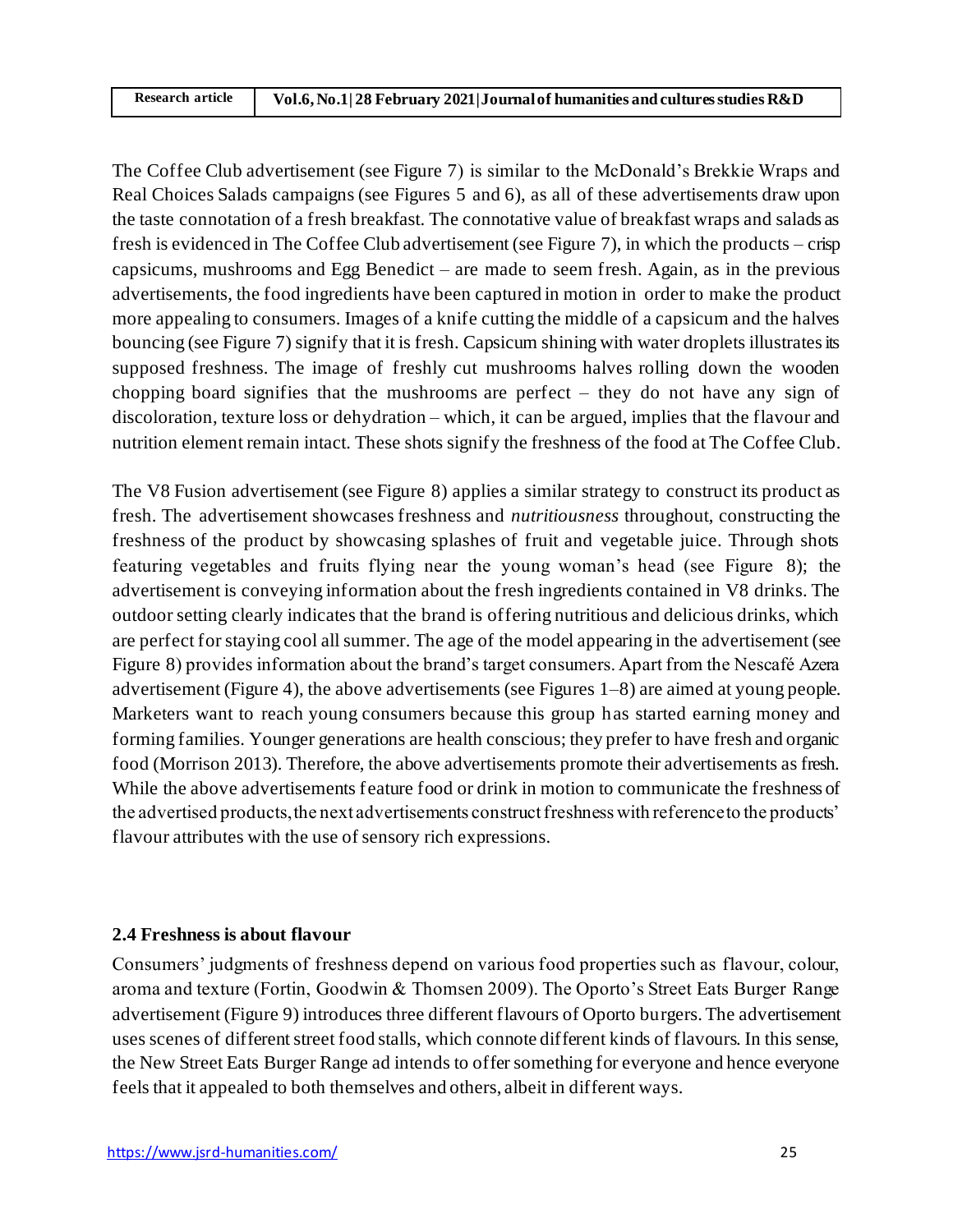Advertisers use sensory-rich words, such as 'tasty, delicious, delicate, fragrant, hot, fiery, mouthwatering, flavoursome, spicy, red-hot, tangy, juicy, subtle' to represent products as fresh, nutritious, satisfying, perfect, adaptable, useful, glorious, etc. (Nestle 2013, p. 46) as well as to increase food sales (Larsen 2014). This advertisement makes use of expressions such as '*zesty spice*' '*sizzling bacon*', '*fresh not frozen*' and '*grilled not fried*' (see Figure 9 for all signifiers of the flavour, i.e. the taste of Oporto burgers). The association of this product with freshness and flavour transfers meaning from one to the other, such that the flavour of the advertised product becomes associated with the freshness of the product. In semiotic terms, the signified (flavours and freshness) attach to the signifier (cooks that are engaged in cooking different burgers) and thus transfer meaning to the product. Through providing consumers with information about the burgers' ingredients, the advertisement connotes the burgers' taste. A number of expressions, such as '*cheeky dash of herbs and garlic*' '*a smack of BBQ sauce*', '*hit of chilli*' (see Figure 9), signify that these three different cooks add a small amount of sauces, spices and ingredients such as lemongrass, ginger, herbs and garlic for the purpose of flavouring.

Intriguingly, colour plays an important role in this advertisement. Colour, flavour, texture and nutritional value are the primary quality attributes that attract people to any food product (Spence, Smith & Auvray 2014, Stokes, Matthen & Biggs 2014, pp. 247–74). Consumers often perceive the flavour of foods by their colour (Downham & Collins 2000). Food colour affects consumers' ability to identify flavour information sources correctly, including labelling and taste (Garber Jr, Hyatt & Starr Jr 2000). Therefore, colour and appearance may be the initial and most critical quality attributes. Specific colours are associated with particular tastes. In this advertisement, the Thai Curry Burger is associated with green (see Figure 9) because, in Thailand, kaffir lime leaves, for example are considered as the prime source of flavour and colour of Thai foods (Ekman & Friesen 2003, pp. 87–8). The Outback Feisty BBQ burger is hot, therefore, it is red (see Figure 9).

Colour is vital to advertising – advertisers use colour not only to induce consumers emotionally but also to add any particular connotative value to the product. Colour also enables 'emotional branding'; companies can use colours connected with certain emotions in order to target the psychogenic heterogeneity of the market (Moser 2013). Colour creates and sustains corporate identity by differentiating brands from their competition (Garber Jr, Hyatt & Starr Jr 2000; Madden, Hewett & Roth 2000). In this advertisement, the Roman Aioli Burger is associated with purple (see Figure 9) because, in Rome, the purple colour is associated with power. In ancient Rome, purple was associated with the ruling classes – the Roman Emperors are known for the distinctive purple colour of toga they wore (Kraut & Johnston 1979).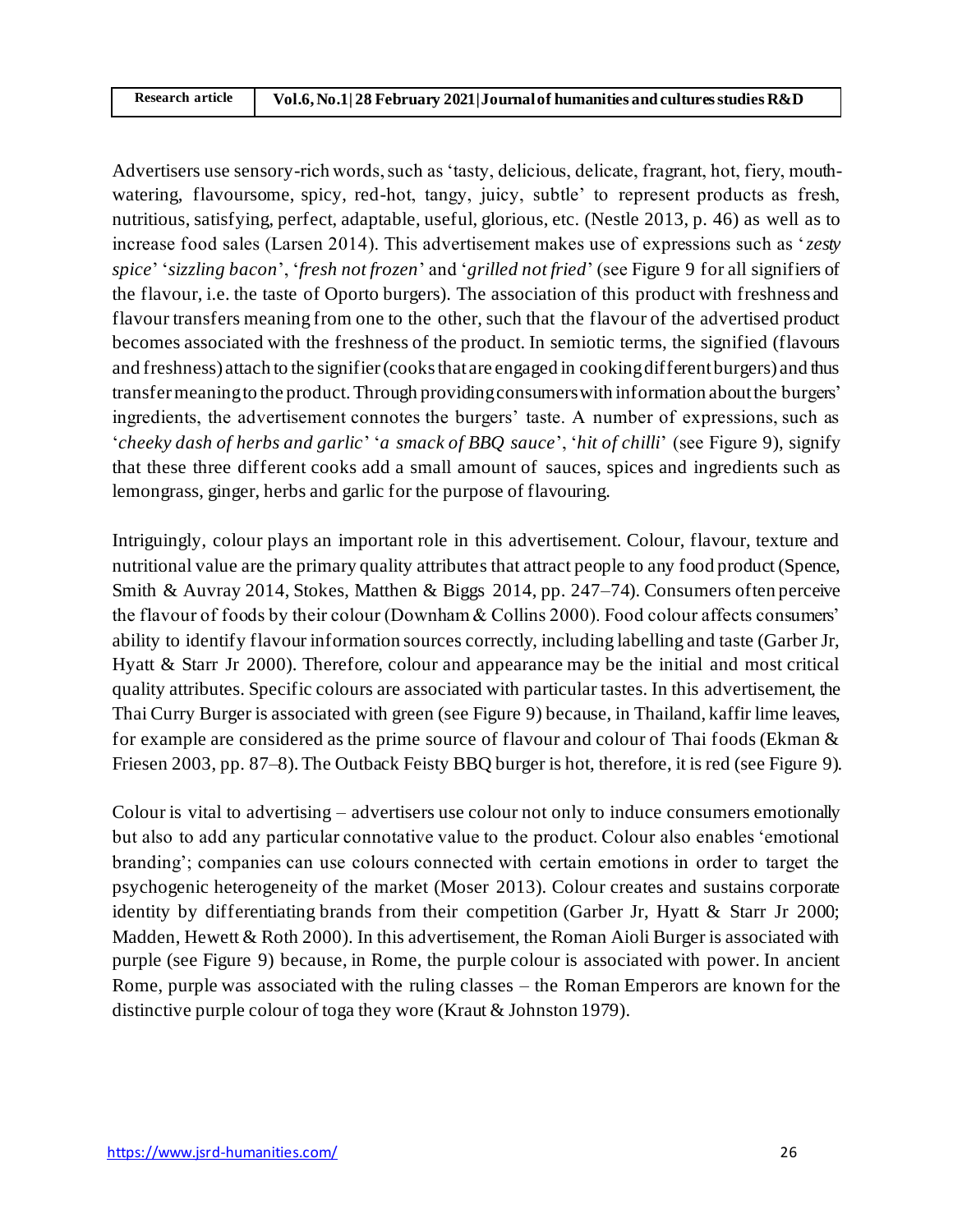#### 3. Conclusion

Taken together, these results suggest that food marketers strive to communicate the freshness of their products with reference to their appearance and colour, flavour and texture through imagery, sound, sensory words and voiceovers.

The fresh-themed advertisements are socialising tweens to regard these food products as fresh, regardless of whether or not it actually is. In food advertisements, advertisers commonly use the word 'fresh' in ways that have nothing to do with the textbook definition of the word. From these advertisements, tweens are learning to consider any food as fresh, if the food is crispy and crunchy (see Figures 1 and 2). Even fast food can be considered as fresh if its ingredients are bouncy, especially if the food contains moist and bouncy vegetables (see Figures 2, 5, 6, 7 and 8) and if it is not frozen (see Figure 9). Thus fast-food advertisers falsely claim that their food products are 'fresh' – they support their claims with the use of a number of sensory words, such as *crunchy* followed by *crispy*, *juicy*, *sizzling*, *fresh and delicious*, *roasted*, *bright*, *crackly*, *delicious*, *grilled*, *spicy*, *zesty* and *cheeky* to represent their products as nutritious, satisfying, perfect, adaptable, useful, glorious, and so on. This is consistent with the results of an analysis by Nestle (2013) of food advertisements. The McCafé advertisement (see Figure 3) is promoting their breakfast menu; therefore, the advertisement associates morning freshness to the freshness of the breakfast at McCafé. From the McCafé advertisement, tweens are learning that we should make eating breakfast at McCafé part of our early-morning lifestyle because, at McCafé, we can have freshly cooked breakfast daily.

Food preferences are strongly influenced by family and ethnic background, level of education, income, age and gender (Nestle 2013, p. 22). However, from looking at the advertisements in this study, it seems that they are feeding consumers false images of Australia. At least 6.7 million of Australia's total population of more than 24.1 million were not born in this country (ASB 2016a, 2016b). In spite of this multicultural mix, these advertisements do not reflect the racial diversity of Australia. A possible explanation for this trend can be the fact that white-dominated Australian ad agencies (Burrowes 2016) have limited knowledge and understanding of diverse cultural communities and this is leading them to design ads that do not reflect the Australia's cultural diversity.

Moreover, these agencies' general unfamiliarity with non-white communities makes them present non-whites asstereotypes. From this, tweens are learning that the advertised products are available for consumption by white consumers. In television commercials there has been consistent and more frequent appearance of white characters than non-Whites, while non-Whites continue to be